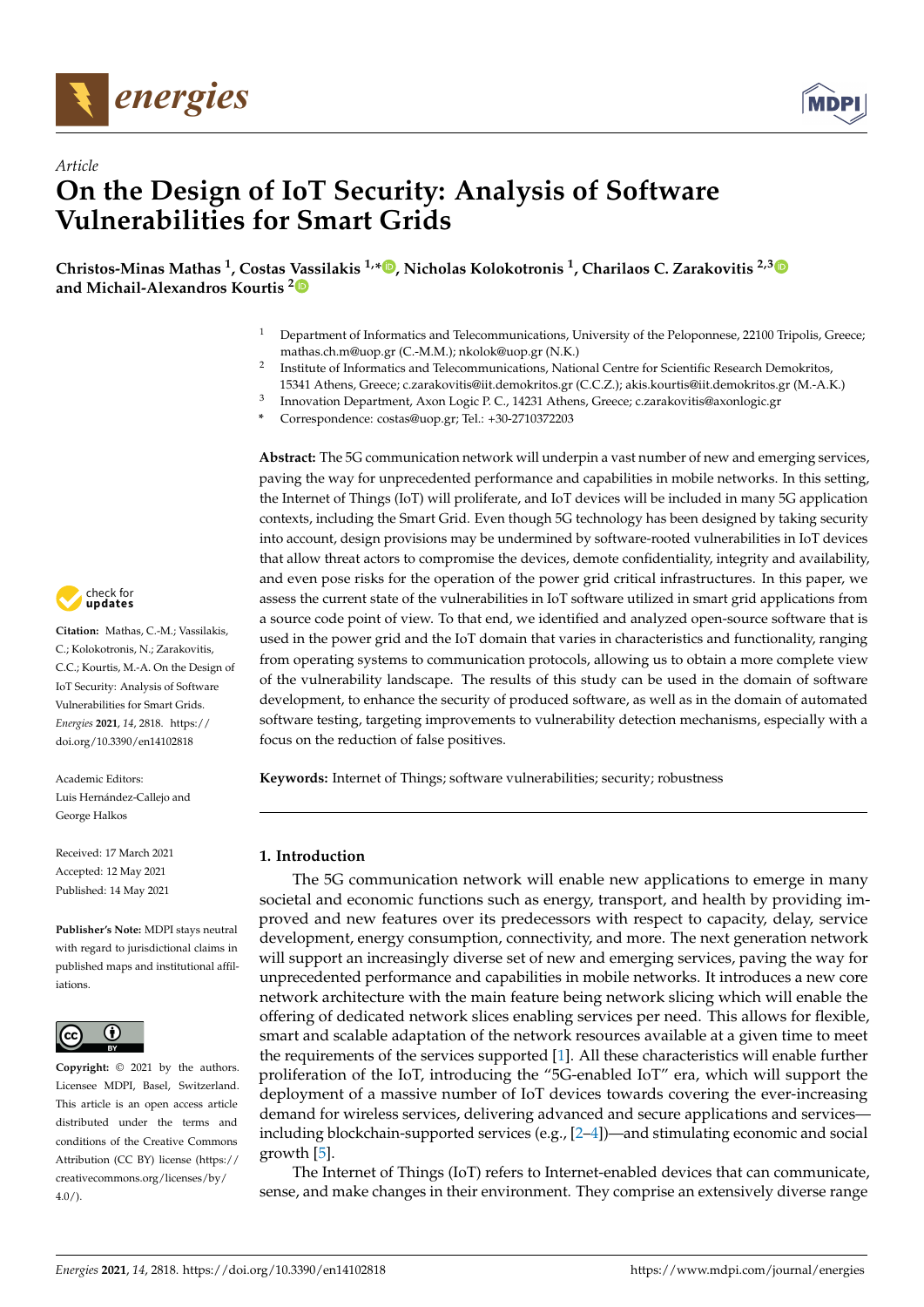of consumer, enterprise, and industrial products like smart meters, smart watches, smart TVs, connected cars, inventory optimization sensors, and face recognition cameras. Various predictions have been published about the rate of the IoT proliferation over the next years. According to a survey conducted by IHS Markit, the number of connected IoT devices will increase by 12% on average annually starting from 27 billion in 2017 to reach 125 billion in 2030 [\[6\]](#page-22-4). Another survey conducted by Statista, estimates the connected IoT devices will reach 75 billion in 2025 [\[7\]](#page-22-5).

The 5G technology along with the ever-increasing IoT will greatly benefit innovation in the power sector, through its utilization in smart grids. The coupling of 5G with smart grids will pave the way for efficient power consumption, management, and monitoring, along with automation and intelligent control [\[8\]](#page-22-6). This will result in a transformation of today's power network bringing radical changes in the production, transmission, and consumption of electricity while supporting bidirectional flow of data and power between power providers and end-consumers. Specifically, smart grids will connect the whole supply chain of the industry; from the existing legacy control and communications infrastructure, to the generation and transmission systems, to the distribution network and the end-consumers' premises [\[9\]](#page-22-7). The information transmitted in smart grids is generated by IoT devices called smart meters, and this information is utilized to supply the aforementioned applications and benefits. The smart grid communication channels also accommodate the exchange of control information between smart meters, meter data management systems, and other systems that partly comprise the power grid.

Even though 5G technology has been designed by taking security into account, the underlying cyber security threat landscape is evolving rapidly. The advent of the IoT has not only brought benefits; it has also brought serious security and privacy considerations. Numerous publications have provided a comprehensive mapping of the threat landscape in IoT, smart grid and 5G systems and the identification of relevant mitigation strategies, including [\[10–](#page-22-8)[17\]](#page-23-0). More specifically, reference [\[10\]](#page-22-8) portrays the threat landscape of next generation IoT-enabled smart grids, while reference [\[15\]](#page-23-1) examines the security measures that are deemed appropriate for smart grids. The work in [\[16\]](#page-23-2) presents dimensionality reduction-based approaches for detecting and classifying internet-scale probing attempts in the IoT, while reference [\[17\]](#page-23-0) discusses artificial intelligence (AI)-based techniques for performing intrusion detection in critical infrastructures. Reference [\[11\]](#page-22-9) focuses on the hardware trojans targeting IoT devices. Reference [\[13\]](#page-23-3) provides an extensive analysis of 5G security, while reference [\[14\]](#page-23-4) reviews the 5G specification and identifies aspects of user privacy and security that are not adequately covered

Considering the above, we can conclude that the main body of knowledge in the field focuses on policy, procedural, protocol design, architectural and contextual (including human) factors. It is important, however, to note that the root causes of many major security incidents that have been reported, including the Mirai botnet [\[18\]](#page-23-5) and Stuxnet [\[19\]](#page-23-6), and that can be traced to software faults. The importance of software faults is very high, considering that the very essence of the IoT is that they are accessible publicly through the Internet and, therefore, architectural defenses cannot offer full protection by completely isolating devices with vulnerable software. As smart grids infrastructure includes IoT devices (e.g., smart meters) that perform critical operations and handle sensitive information they are attractive targets for adversaries as well. The current literature reports numerous types of attack against smart grids. Attackers may attempt to capture or alter the data flowing through a smart grid network, thus compromising the confidentiality or integrity of the system respectively. Most importantly, attackers may attempt to disrupt the operation of the system, thus compromising its availability [\[12\]](#page-23-7).

The need for decreased costs to create market demand, along with huge competition, has led to a situation where the security aspect of device software and firmware does not receive enough attention, and consequently products reaching the market suffer from various of vulnerabilities, allowing threat actors to compromise them with little or no effort at all. Indicatively, reference [\[20\]](#page-23-8) reports that out of 13 small office-home office (SOHO)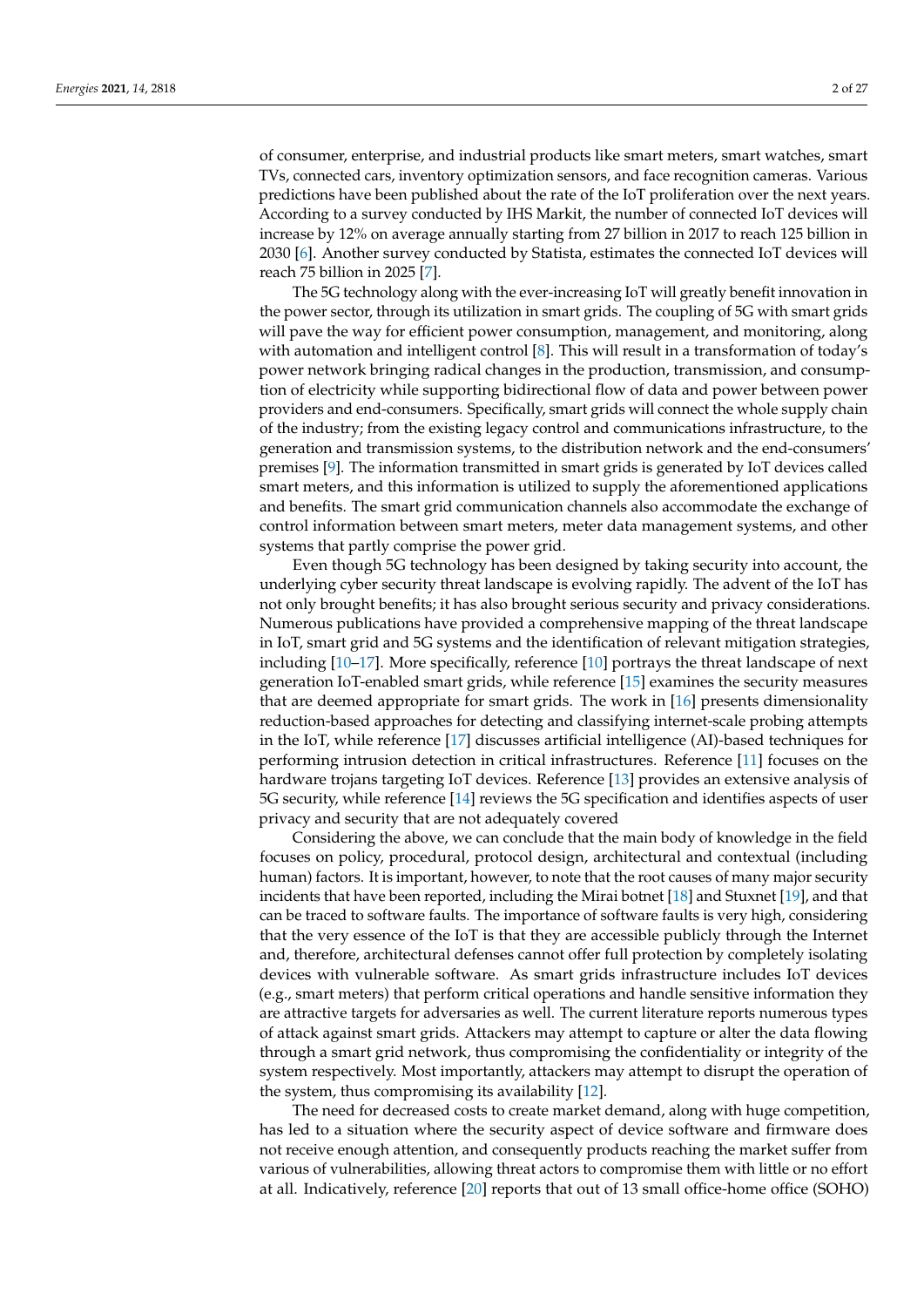router and network attached storage (NAS) devices tested, all of them had vulnerabilities resulting in 125 common vulnerability exposures (CVEs), while the response of some of some of the manufacturers to the vulnerability reports filed to them was from non-existent to suboptimal.

Most vulnerabilities can be traced to insecure coding practices by the software developers [\[21\]](#page-23-9). While much work has been published on IoT vulnerability analysis, most of it employs black-box approaches like penetration testing and fuzzing [\[22](#page-23-10)[–26\]](#page-23-11). Little work has been published focusing on white-box testing of open-source software running on IoT devices, by examining the underlying source code and the vulnerabilities stemming from it. Even less work has been published for software vulnerabilities in the context of smart grids. Vulnerability research in the IoT domain can greatly benefit from source code reviews, since they usually discover different vulnerabilities than those discovered through black-box approaches. Furthermore, vulnerabilities discovered in open-source software can be documented in detail providing useful information for avoiding the recurrence of the same coding errors.

Alnaeli et al. [\[27\]](#page-23-12) evaluate three IoT software systems written in  $C/C++$ , namely: openWSN [\(https://openwsn.atlassian.net/wiki/spaces/OW/overview;](https://openwsn.atlassian.net/wiki/spaces/OW/overview) accessed on 13 May 2021), Contiki [\(http://www.contiki-os.org/\)](http://www.contiki-os.org/), and TinyOS [\(http://www.tinyos.net/\)](http://www.tinyos.net/). The evaluation is based on the usage of unsafe functions, i.e., functions where the developer is responsible to ensure that the buffer provided for the storage of the result is large enough; if not, a buffer overflow may occur. In the recent years, for each unsafe function, a safe counterpart has been introduced, where the maximum buffer size that can be used by the function is supplied as an additional parameter. The evaluation in [\[27\]](#page-23-12) is broken down into three "research questions": (1) "What is the number of unsafe functions used per system?", (2) "Which unsafe functions are the most prevalent?", and (3) "Over the history of a system, is the presence of unsafe functions increasing or decreasing?". The detection of insecure functions was performed using the *UnsafeFunsDetector* tool developed by one of the main authors. The results of the work indicate that Contiki has the largest occurrence of insecure functions, while *memcpy* is the most-used insecure function between the three evaluated systems followed by *strlen*, *strcmp*, and *snprintf*. The evaluation for the third question was performed on 5 different versions of each software system, released over the course of 5 years, with the results showing a fairly flat to increasing trend in the usage of insecure functions between versions. The authors extended their work in [\[28\]](#page-23-13) to include an additional 15 IoT software systems written in  $C/C++$ . The results of this larger dataset showed uOS-Embedded [\(https://github.com/sergev/uos-embedded/wiki/about;](https://github.com/sergev/uos-embedded/wiki/about) accessed on 13 May 2021) to have the largest number of unsafe functions calls, while *memcpy* remained the most used insecure function. The 5-year trend was examined for only 4 of the newly added systems where three of them showed a flat trend and one a decreasing trend.

Ferrara et al. [\[29\]](#page-23-14) discuss the Open Web Application Security Project (OWASP) IoT Top 10 [\[30\]](#page-23-15) list and how effective static analysis would be in preventing these vulnerability categories. The static analysis tool used as reference is *Julia (*[https://www.juliasoft.com/,](https://www.juliasoft.com/) https://news.grammatech.com/grammatech-acquires-juliasoft?hs\_preview=CMJoYrRi-32593222452; accessed on May 13 2021). Taking into account that the OWASP Top 10 list [\[31\]](#page-23-16) is used as a reference for evaluating Static application security testing (SAST), the authors use this information to deduce the effectiveness of SAST on the IoT-focused list of most prevalent vulnerabilities. In other words, the judgment of the effectiveness of *Julia's* on the OWASP IoT Top 10 [\[30\]](#page-23-15) is performed on a theoretical level at this point. Additionally, the authors present an extension of *Julia's* injection checker that aims to address the novel challenges arising from IoT systems. The extension includes two main functionalities. The first one utilizes *Julia's* taint analysis engine to detect possible sensitive information leakage by following the propagation of data supplied to sensors that provide a public application programming interface (API). The second one allows a user to specify sources and sinks through an Excel spreadsheet which contains all the API calls that handle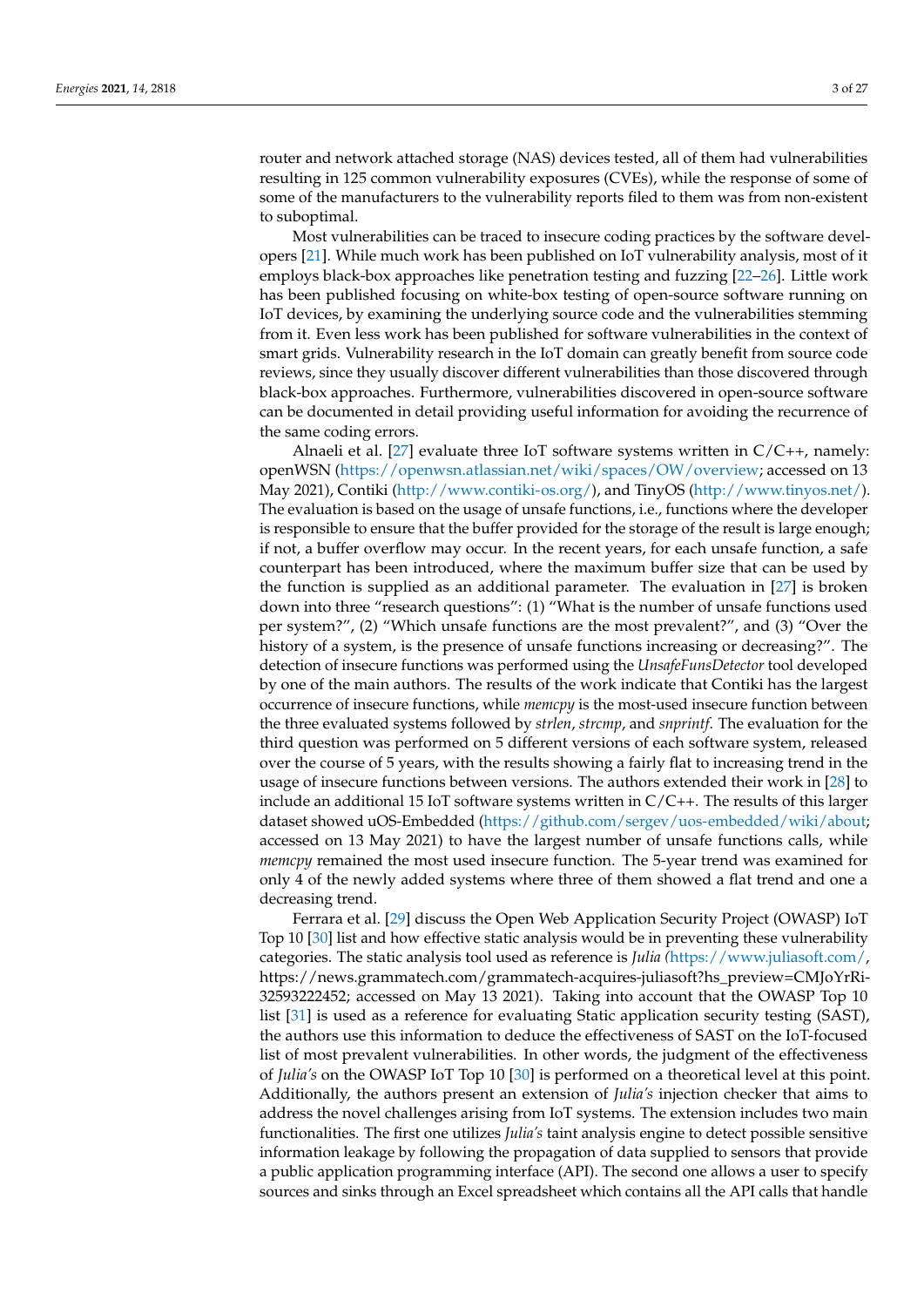sensitive data. Julia's taint analysis engine returns a report of all the possible data flow graphs with possible leakages. The authors test the extended version of *Julia* on five projects based on Android Things which were chosen to be designed so that an edge program and an Android application communicate through some channels. The experimental results showed that issues related to the IoT-specific vulnerability categories were present in 4 out of 5 systems and were detected successfully.

Medeiros et al. [\[32\]](#page-23-17) evaluate the source code of energy metering software which provide a web interface for smart meters. The source code is evaluated from a security perspective using the WAP [\(http://awap.sourceforge.net/#acks;](http://awap.sourceforge.net/#acks) accessed on 13 May 2021) (Web Application Protection) tool, which performs static analysis on PHP code and was developed by the main author. Additionally, the tool inserts fixes that correct the identified flaws and produces a report that educates the developers on how to avoid similar mistakes. The energy metering software evaluated are *emoncms* [\(http://openenergymonitor.org/\)](http://openenergymonitor.org/) and *measureit* [\(https://code.google.com/p/measureit/;](https://code.google.com/p/measureit/) accessed on 13 May 2021). The analysis reported three SQL injection and 14 XSS (Cross-site scripting) vulnerabilities, some of which are discussed in detail. From the 17 reported vulnerabilities, 14 were confirmed through their successful exploitation, while 3 of them were not successfully exploited, meaning they were either false positives or the writers did not achieve to implement the appropriate exploit.

Sachidananda et al. [\[33\]](#page-23-18) propose a framework for the collection, analysis, and generation of static analysis reports for IoT open-source software. The writers have gathered a large number of IoT firmwares, Android packages (APKs), operating systems, etc. using a web crawler that they designed. Furthermore, they have designed a tool for statically analyzing IoT firmware binaries called FirmScanner. The risk rating of identified vulnerabilities is performed through a customized version of OWASP's Risk Rating Methodology [\(https://owasp.org/www-community/OWASP\\_Risk\\_Rating\\_Methodology;](https://owasp.org/www-community/OWASP_Risk_Rating_Methodology) accessed on 13 May 2021). The part of this work that is more pertinent to ours is the utilization of static analysis tools to scan 50 IoT open-source software systems, ranging from operating systems to network stacks. As each static analysis tool works differently, the writers take this into account by using each one to detect different types of issues. The tools used are Visual Code Grepper (VCG) [\(https://sourceforge.net/projects/visualcodegrepp/;](https://sourceforge.net/projects/visualcodegrepp/) accessed on 13 May 2021), CPPCheck [\(http://cppcheck.sourceforge.net/\)](http://cppcheck.sourceforge.net/), Yasca [\(https://github.](https://github.com/scovetta/yasca) [com/scovetta/yasca;](https://github.com/scovetta/yasca) accessed on 13 May 2021), FindBugs [\(http://findbugs.sourceforge.](http://findbugs.sourceforge.net/) [net/\)](http://findbugs.sourceforge.net/), FindSecBugs [\(https://find-sec-bugs.github.io/\)](https://find-sec-bugs.github.io/), and the PMD source code analyzer [\(https://pmd.github.io/\)](https://pmd.github.io/). The paper discusses some of the vulnerabilities found, classified under the Buffer Overflow, Code Injection, Memory Leaks, and Time of Check vs. Time of Use (TOCTOU) categories. This analysis resulted in 7 new CVE requests and the identification of 342 existing CVEs and 894 vulnerable code clones.

In this paper, we assess the current state of the vulnerabilities in IoT software utilized in smart grids applications from a source code point of view. To that end, we identified and analyzed open-source software that is used in the power grid and the IoT domain that varies in characteristics and functionality, ranging from operating systems to communication protocols, allowing us to obtain a more complete view of the vulnerability landscape. The source code vulnerability assessment was performed through Static Application Security Testing (SAST). Specifically, the SonarCloud and the Codacy platforms was used for this purpose. The results were subsequently assessed manually, in order to discern true positives and false positives. True positives correspond to reports that actually involve some security issue and needs to be corrected, whereas false positives correspond to reports where the code does not pose any security concern, and no action needs to be taken. Reference [\[34\]](#page-23-19) identifies two main root causes for false positives in software security analysis: (a) technical issues, where the detection engine is not able to properly analyze the call stack, the control flow or the referenced objects, resulting in an incorrect warning; (b) contextual issues, where the code that has been flagged cannot be executed in contexts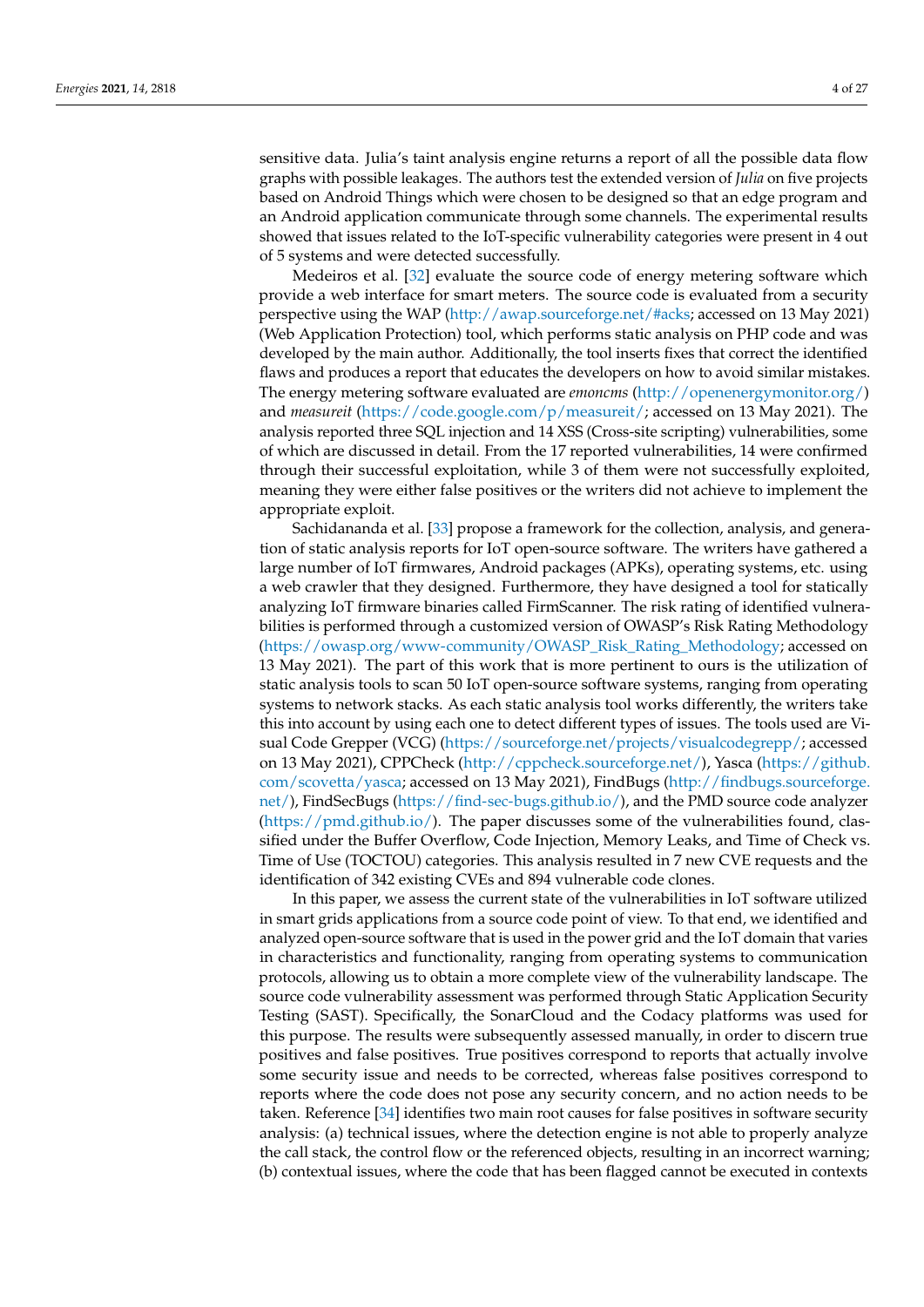where the issue would not be exploited (e.g., debug mode, which is normally turned off in production environments, or operations in trustworthy environments).

Furthermore, the results were categorized using a customized vulnerability categorization based on the OWASP Top 10 list [\[31\]](#page-23-16) and the MITRE Common Weakness Enumeration (CWE) categorization scheme [\[35\]](#page-23-20), as well as on the occurrence frequency and possible impact of the identified vulnerabilities in our dataset. The results of this study can be used in the domain of software development, to enhance the security of produced software, as well as in the domain of automated software testing, for the targeting of improvements to the vulnerability detection mechanisms, especially with a focus on the reduction of false positives.

Our work advances the state-of-the-art in the current literature in the following respects:

- 1. It provides an updated and comprehensive landscape of software security faults in the domain of IoT software used for the implementation of 5G devices and smart grids. To support comprehensiveness, we identified and analyzed software that is widely used in the target domain. The comprehensiveness of the landscape is further supported by using a wide multitude of tools for automated security scanning, which includes all scanners used by the platforms used in our experiments for the software security faults analysis, namely Codacy (Codacy scanners: [https://docs.codacy.com/getting](https://docs.codacy.com/getting-started/supported-languages-and-tools/)[started/supported-languages-and-tools/\)](https://docs.codacy.com/getting-started/supported-languages-and-tools/) and SonarCloud (languages and scanner rules for SonarCloud: [https://www.sonarqube.org/features/multi-languages/\)](https://www.sonarqube.org/features/multi-languages/).
- 2. It provides a classification of software faults into standardized categories, supporting the awareness of developers and researchers on the types of software security issues that may appear in software within the target domain.
- 3. It includes an extensive discussion on true and false positives, which can be exploited by researchers and practitioners to better focus on the areas needing review.
- 4. The paper results may be utilized in the IoT device software development domain, to raise awareness of software developers and testers so as to improve the security of built software, as well as in the domain of automated software testing, targeting improvements to the vulnerability detection mechanisms. Additionally, the results can be used in the overall security and risk assessment of 5G systems.

The rest of this paper is structured as follows: Section [2](#page-4-0) presents the software that was used in the vulnerability analysis, and the categorization scheme that was utilized for vulnerability classification. Section [3](#page-11-0) presents the results of the analysis, while Section [4](#page-19-0) discusses the results obtained, concludes the paper and outlines future work.

## <span id="page-4-0"></span>**2. Materials and Methods**

In order to assess the current state of the software vulnerabilities in IoT software, we conducted an extensive search for sources of software that is extensively used in the context of IoT devices. The software could be used at any level of the software stack, including operating system-level, application-level and library-level. Open-source repositories, such as GitHub [\(https://github.com\)](https://github.com) and SourceForge [\(https://sourceforge.net/\)](https://sourceforge.net/), but also extended to generic web searches to cover custom distributions available from company or organization sites. The evaluated software is presented in Section [2.1.](#page-5-0)

The following criteria were taken into account in the process of selecting the software to be analyzed was as follows:

- The software should be widely applicable in the implementation of 5G-enabled IoT devices.
- The overall software selection should provide the broadest possible coverage regarding 5G-enabled IoT device software stack components,
- The languages in which the software is implemented should at least cover  $C/C++$ (mostly used for low-level implementations), Java (a portable compiled language used in many platform and application implementations) and Python (a scripting language widely employed for realizing applications, services and utilities).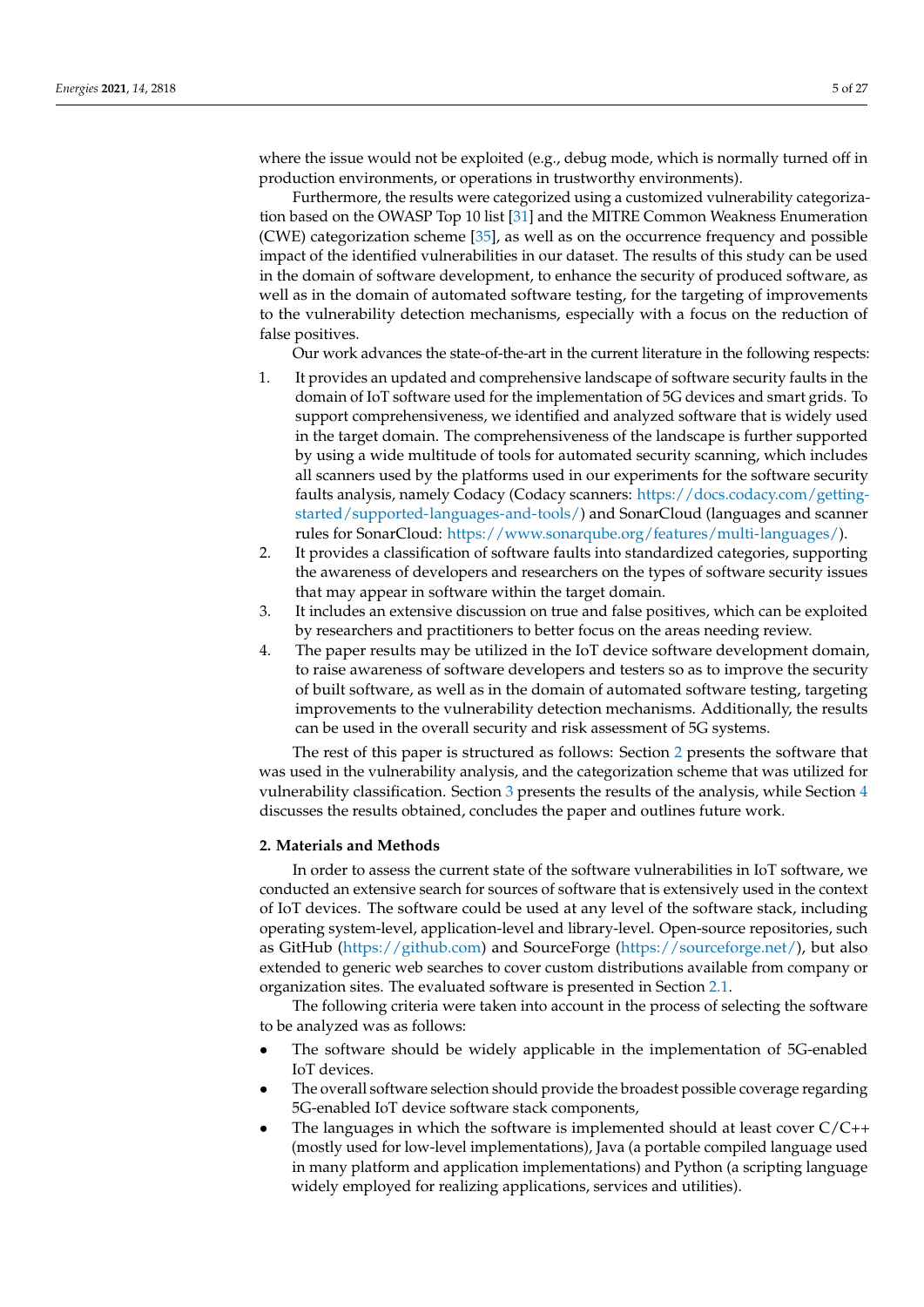When multiple implementations for some specific functionalities were found on

GitHub (e.g., implementations of the IEC 61850 protocols), the implementation with the highest number of stars and forks was selected, since this is bound to be more widely used. For the one specific functionality (the implementation of the ModBus protocol), we opted to include two distinct implementations, to demonstrate that security issues across different realizations of the same functionality may diverge significantly.

The selected software was subsequently analyzed for security issues. Code security analysis was performed using automated security tools, and the results were subsequently manually inspected to distinguish true positives from false positives. For the automated analysis we used the SonarCloud [\(https://sonarcloud.io/\)](https://sonarcloud.io/) and the Codacy [\(https://app.codacy.com/\)](https://app.codacy.com/) environments. In SonarCloud the following security analysis tools were utilized: SonarScanner for Maven [\(https://docs.sonarqube.org/latest/](https://docs.sonarqube.org/latest/analysis/scan/sonarscanner-for-maven/) [analysis/scan/sonarscanner-for-maven/\)](https://docs.sonarqube.org/latest/analysis/scan/sonarscanner-for-maven/) and for Gradle [\(https://docs.sonarqube.org/](https://docs.sonarqube.org/latest/analysis/scan/sonarscanner-for-gradle/) [latest/analysis/scan/sonarscanner-for-gradle/\)](https://docs.sonarqube.org/latest/analysis/scan/sonarscanner-for-gradle/) (Java); SonarScanner CLI [\(https://docs.](https://docs.sonarqube.org/latest/analysis/scan/sonarscanner/) [sonarqube.org/latest/analysis/scan/sonarscanner/\)](https://docs.sonarqube.org/latest/analysis/scan/sonarscanner/)  $(C/C++)$ ; and automatic analysis (online) for Python. In Codacy, all rules were turned on. The results were then processed and organized according to security issue categories; to build the categorization scheme we examined the software issue categories recorded in OWASP top-10 [\[31\]](#page-23-16) as well as the MITRE Common Weakness Enumeration (CWE) categorization scheme [\[35\]](#page-23-20). The IoT software issue categorization scheme used in this paper is presented in Section [2.2.](#page-8-0)

Each reported issue was independently assessed by two reviewers, who inspected the code related to the alleged vulnerability, considering the variables/objects involved and the context within which the code is executed. For true positives, the reviewer also classified the issue under the most relevant category. In case of a disagreement, the two reviewers discussed the different viewpoints, until a consensus was reached. Overall, the process used for conducting the security review is a combination of automated and manual review, following the prescription of MITRE [\[36\]](#page-23-21), and is in-line with the procedures used to assess the security of software used in specific application domains, e.g., as reported for SDN controllers [\[37\]](#page-23-22) and medical devices [\[38\]](#page-24-0).

#### <span id="page-5-0"></span>*2.1. Evaluated Software*

In the following paragraphs we present the software used in our evaluation. For each software, we present a brief description, including the functionalities of the smart grid devices that the software supports. Characteristics of all the software analyzed, such as source code location, release date, version etc. are summarized in Table [1.](#page-6-0)

## 2.1.1. jSML (Java Smart Message Language)

jSML is an open-source Java library that implements the Smart Message Language (SML) communication protocol [\[39\]](#page-24-1), and is made available under the Mozilla Public License v2.0. SML is used for the transmission of smart meter data with messages following a similar notation to that of ASN.1 [\[40\]](#page-24-2). The message encoding rules defined by the SML standard are similar but not identical to those of the Basic Encoding Rules (BER) encoding [\[40\]](#page-24-2). The jSML library can be used to construct, encode and send SML messages as well as receive and decode them. Additionally, it provides an implementation of the necessary SML transport layers for communication over TCP/IP and serial connections.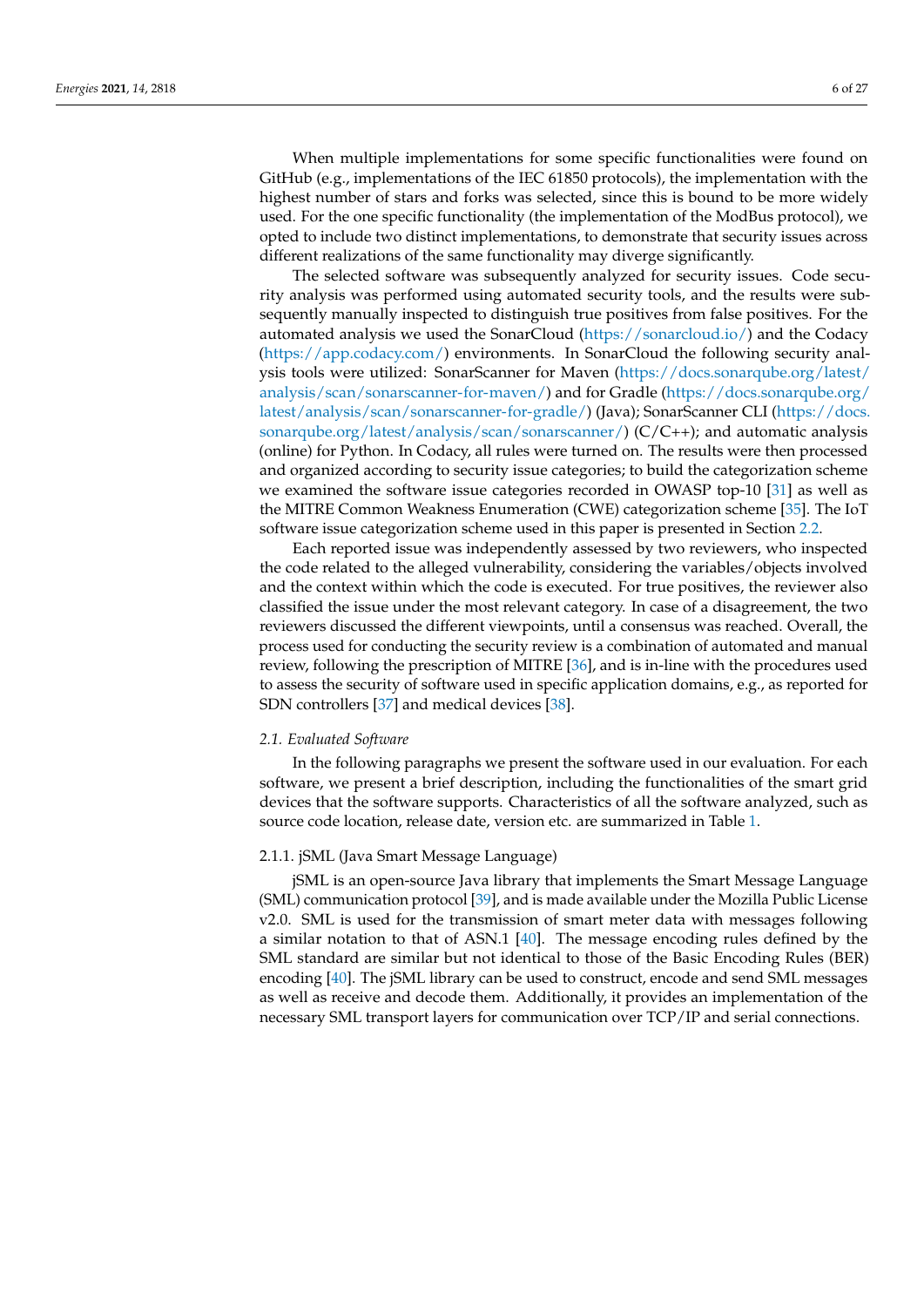<span id="page-6-0"></span>

| Software                                                             | <b>Brief Description</b>                                                                   | <b>Version</b> | <b>Release Date</b> | Language      |
|----------------------------------------------------------------------|--------------------------------------------------------------------------------------------|----------------|---------------------|---------------|
| jSML (https:<br>//www.openmuc.org/sml/)                              | Java implementation of the Smart Message Language                                          | 1.1.2          | 19 Oct. 2018        | Java          |
| lib60870 (https://github.com/<br>mz-automation/lib60870)             | C implementation of the IEC 60870-5-101 and<br>60870-5-104 protocols                       | 2.3.0          | 16 Oct. 2020        | C             |
| libiec61850 (https://github.com/<br>mz-automation/libiec61850)       | Implementation of the MMS, GOOSE and<br>SMV protocols                                      | 1.4.2.1        | 04 Apr.2020         | $\mathcal{C}$ |
| JavaSMQ (https://github.com/<br>RealTimeLogic/JavaSMQ)               | Implementation of the SMQ, publish-subscribe system                                        | N/A            | 07 Dec. 2018        | Java          |
| Pymodbus (https://github.com/<br>riptideio/pymodbus)                 | A full Modbus protocol implementation                                                      | 2.5.1          | 28 Mar. 2021        | Python        |
| Modbus4j (https://github.com/<br>infiniteautomation/modbus4j)        | A Java implementation of the Modbus protocol                                               | 3.0.3          | 8 Jan. 2020         | Java          |
| Minnow server<br>(https://github.com/<br>RealTimeLogic/MinnowServer) | Small and fast embedded HTTP(S) WebSocket server                                           | N/A            | 03 Apr. 2019        | $\mathcal{C}$ |
| Boa Webserver (https://github.<br>com/shrugly/boa-0.94.13)           | simple and lightweight HTTP server for<br>embedded devices                                 | 0.94.13        | 30 Jul. 2002        | $\mathcal{C}$ |
| Thttpd (https:<br>//acme.com/software/thttpd)                        | Tiny HTTP server for embedded devices                                                      | 2.29           | 23 May 2018         | $\mathsf{C}$  |
| MicroWebSrv/2 (https://github.<br>com/jczic/MicroWebSrv)             | A micro HTTP server supporting WebSockets and<br>numerous python/micropython features      | 2.0            | 12 Oct. 2020        | Python        |
| Busybox (https://busybox.net)                                        | A set of tiny versions of many Unix utilities, packaged<br>with a minimal operating system | 1.31.1         | 25 Oct. 2019        | C             |

**Table 1.** Software projects used in the analysis.

## 2.1.2. lib60870

lib60870 is an open-source C library that implements the International Electrotechnical Commission (IEC) 60870-5-101/104 protocol [\[41,](#page-24-3)[42\]](#page-24-4), which includes provisions for sending basic telecontrol messages between two systems, employing a communication profile that utilizes permanent data circuits between the involved systems. The library is compatible with the C99 standard and it is designed to be easy to use. It implements both the client (master station) and server (slave or controlled station) sides and implements all data types defined in the IEC 60870-5-101/104 standards [\[41,](#page-24-3)[42\]](#page-24-4) (companion standards to support any of the standards within the 60870-5 family). The API for client/server communications is strictly asynchronous: the requests must be sent using non-blocking functions and the responses and other events must be handled in callback functions. Some of the functionality provided by the library includes but is not limited to: balanced and unbalanced modes support for IEC 60870-5-101 [\[41\]](#page-24-3), client/server TCP/IP communication and TLS communication support for IEC 60870-5-104 [\[42\]](#page-24-4).

## 2.1.3. libiec61850

libiec61850 is an open-source C library for the IEC 61850 standard implementing the MMS (Manufacturing Message Specification) [\[43\]](#page-24-5), GOOSE (Generic Object Oriented Substation Event) [\[44\]](#page-24-6) and SMV (Sampled Measured Values) [\[45\]](#page-24-7) communication protocols. It is used for the creation of IEC 61850 client and server applications with support for Linux, Windows and MacOS PCs as well as embedded systems. The library provides many features which include but are not limited to TLS support, flexible API to connect custom databases, and a C#/.NET API additionally to the C API. The library is compatible with the C99 standard and licensed under a GPLv3 license.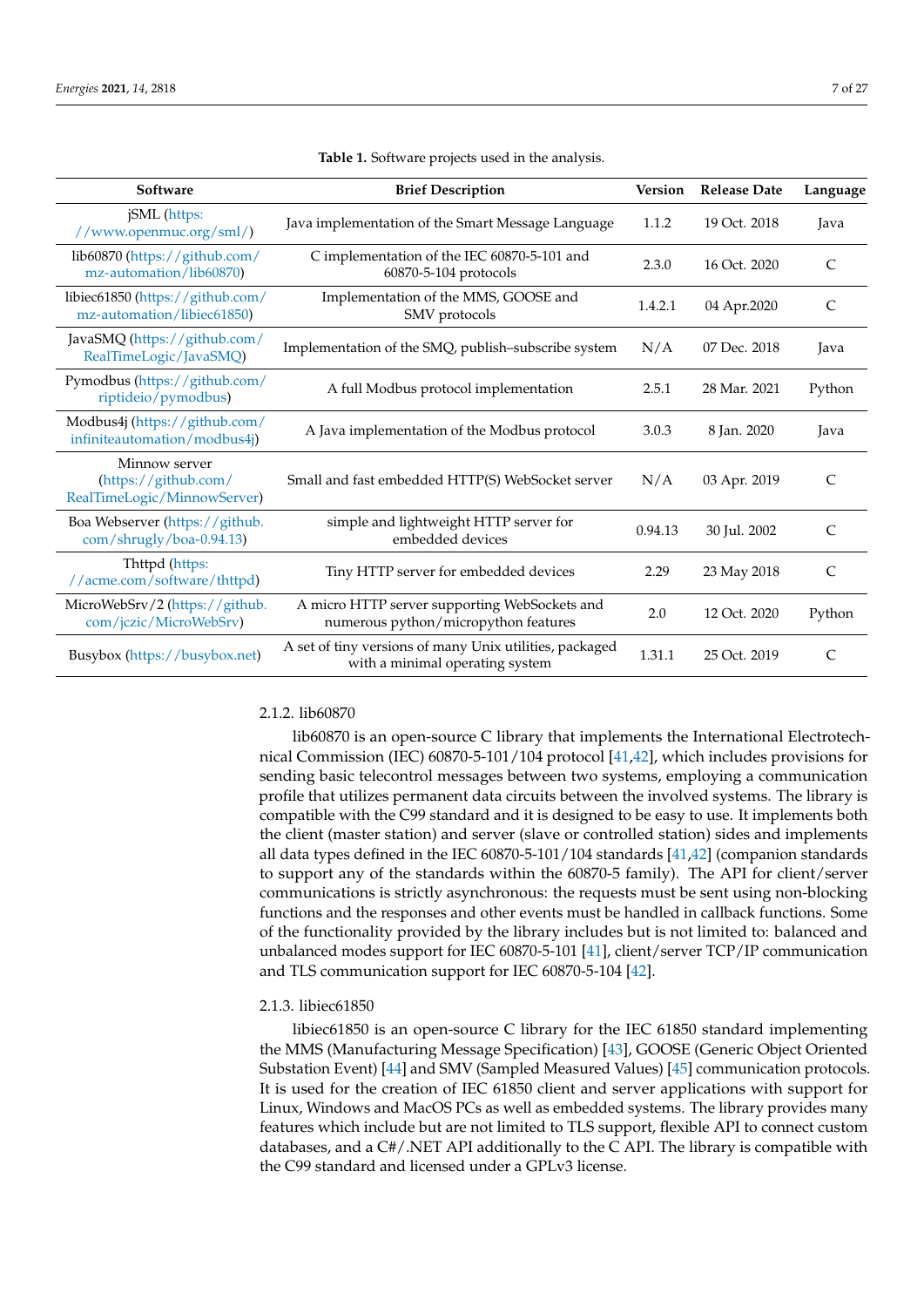## 2.1.4. JavaSMQ

JavaSMQ is an open-source Java/Android library implementing the Simple Message Queue (SMQ) protocol [\[46\]](#page-24-8) which is used for resource-constrained devices communications. SMQ is based on the publish-subscribe model and is similar to publish/subscribe protocols like Message Queuing Telemetry Transport (MQTT) [\[47\]](#page-24-9). However, SMQ provides extended functionality to provide useful features for device management such as one-to-one messaging and inclusion of a virtualized sender's address in every message, enabling the recipient to reply to the sender. The SMQ broker is setup in a Barracuda App Server and can run on any device ranging from embedded devices to cloud servers. SMQ enables horizontal scaling and redundancy through the support of clustering. The JavaSMQ library is designed for operation only over TLS connections, which is not the case for SMQ which supports both non-secure and secure (TLS) connections. The software is designed to run on standard Java or Android and is licensed under an EPL 2.0 license.

## 2.1.5. Pymodbus

Pymodbus is an implementation of the Modbus protocol [\[48\]](#page-24-10) written in Python. Modbus is an application-layer messaging protocol, mainly targeted to the communication with automation devices. Its newer versions provide authentication and message-integrity protection, through the encapsulation of MODBUS packets in TLS messages. The Pymodbus implementation uses asynchronous I/O for its communications core and the Tornado Python web framework for request/response handling, being thus highly efficient. Pymodbus is distributed under a permissive, non-standard license.

#### 2.1.6. Modbus4j

Modbus4j is an implementation of the Modbus protocol [\[48\]](#page-24-10) written in Java by Infinite Automation Systems and Serotonin Software. It implements both slave and master functionalities and supports a number of transports including Serial ASCII, Remote Terminal Unit (RTU), TCP, and UDP transports. automatic request partitioning and response data type parsing. It has high performance and ships with an easy-to-use API under the GNU General Public License v3.0, while commercial licenses are also available.

#### 2.1.7. Minnow Server

Minnow server is an embedded HTTPS WebSocket server written in C, which is designed to be small and fast to allow microcontrollers with no external memory to be used as real-time web servers. The implementation follows the HTML5 WebSocket specification [\[49\]](#page-24-11), which allows JavaScript applications to communicate with embedded devices by opening channels that are persistent, bidirectional, full-duplex and asynchronous. The Minnow Server is designed to host Single Page Applications (SPA) [\[50\]](#page-24-12) that can be implemented using modern frameworks like AngularJS, ReactJS, and Vue.js. Minnow server offers both open-source and commercial licensing options. The open-source license is GPLv2.

### 2.1.8. Boa Webserver

Boa is a single-tasking HTTP server written in C. The single-tasking characteristic means that the server does not use multi-process or multi-threading models to achieve concurrent handling of multiple connections; rather, it utilizes an internal state-table for active connections and non-blocking I/O operations to achieve an efficient multiplexing all incoming requests. Forking is only used for CGI programs (which is required), automatic directory generation, and automatic file decompression [\[51\]](#page-24-13). The latest stable version of this software was released in 2002 with version number 0.94.13. The latest development version 0.94.14rc21 was released in 2005 [\[52\]](#page-24-14). Even though it's outdated and out of support, it can still be found occasionally on embedded firmware images [\[53\]](#page-24-15). We used the source code from a project stored on GitHub [\[53\]](#page-24-15) that has made minimal changes to Boa in order to allow it to build successfully on modern systems. It is licensed under a GPL-2.0 license.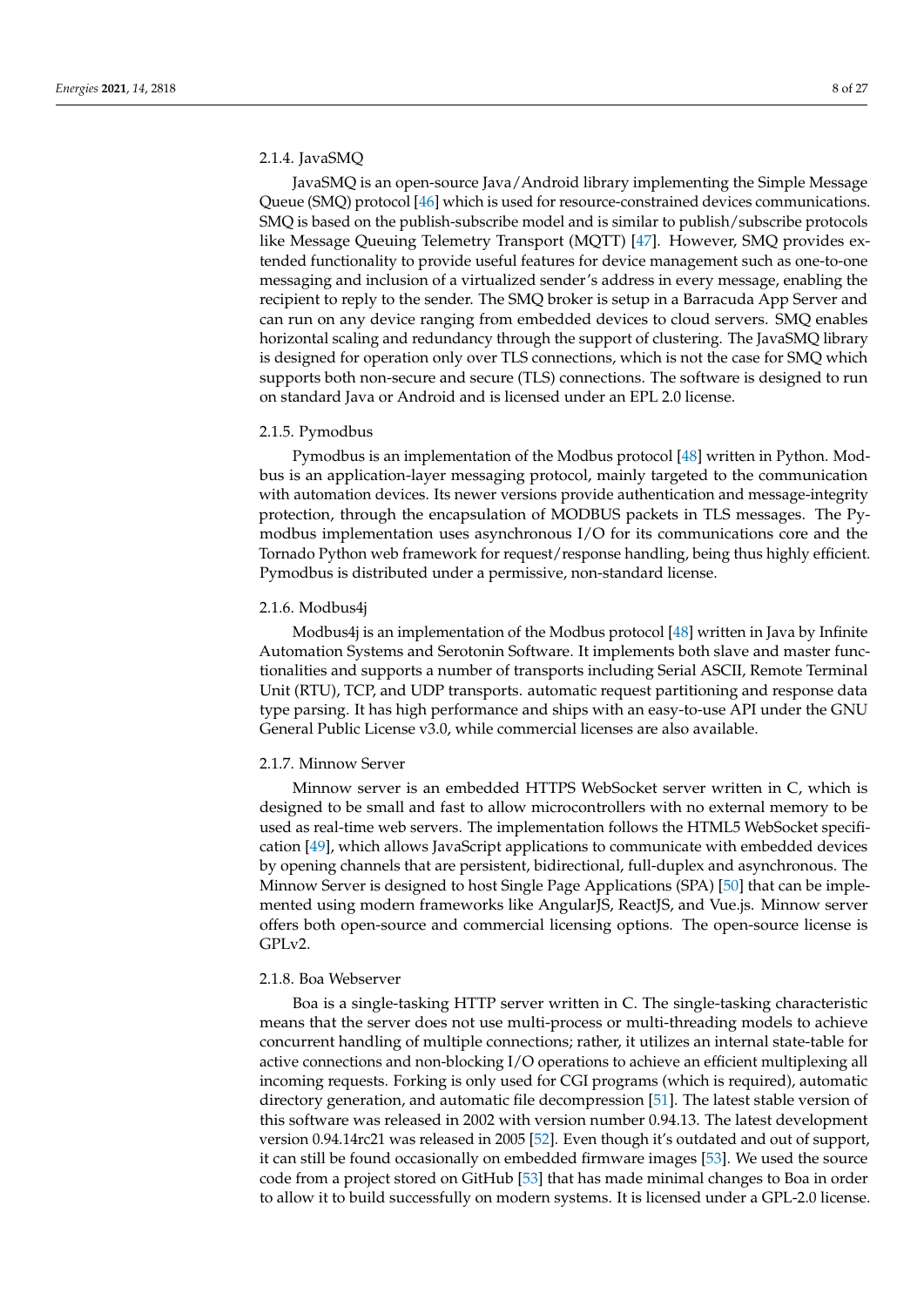## 2.1.9. thttpd

thttpd is a HTTP server written in C. It is designed to be lightweight and portable. It runs in a single thread, it does not fork and performs efficient memory allocation [\[54\]](#page-24-16). It provides a useful feature called throttling which allows to set the maximum byte rates on URLs or URL groups. Other features include multihoming (i.e., handling systems with multiple network cards, allowing for different features and options to be specified for each network interface), basic authentication and access control. Additionally, it supports the CGI 1.1 specification [\[55\]](#page-24-17). The software is licensed under a BSD license.

#### 2.1.10. MicroWebSrv/2

MicroWebSrv is a HTTP Web server written in Python. It supports WebSockets [\[49\]](#page-24-11), html/python templating and routing handlers for MicroPython [\[56\]](#page-24-18). It is designed to be lightweight and easy to integrate. Its successor, the MicroWebSrv2, was written from scratch to meet the demands of the IoT world by making it more efficient. This is achieved through internal mechanisms that work directly at I/O level, operate asynchronously in an end-to-end fashion and manage memory efficiently. These servers are typically used in microcontrollers such as Pycom [\[57\]](#page-24-19), ESP32 [\[58\]](#page-24-20), and STM32 [\[59\]](#page-24-21). Both versions of the server are licensed under a MIT license.

#### 2.1.11. Busybox

Busybox—also dubbed as "The Swiss Army Knife of Embedded Linux" [\[60\]](#page-24-22)—is a single-binary application providing lighter versions of common Unix utilities. It was designed with size-optimization in mind and for use in environments with limited resources. The utilities provided have fewer options than their GNU counterparts, but the options provided are the most commonly used ones and behave similarly [\[61\]](#page-24-23). BusyBox takes advantage of the common elements shared by the Unix utilities, e.g., utilities like grep and find both use directory recursion code. Since all utilities are included in a single executable, they can share these common elements, thus saving more space [\[62\]](#page-24-24). Furthermore, it is designed to be modular, allowing for inclusion and exclusion of utilities at compile time, making embedded systems customization easy [\[63\]](#page-24-25). BusyBox is a very popular choice for embedded devices and can be found in most IoT devices [\[64\]](#page-24-26). It is licensed under the GPLv2 license.

#### <span id="page-8-0"></span>*2.2. Internet of Things (IoT) Software Issue Categorization Scheme*

In this section we describe the categorization scheme used for the classification of the IoT device software issues that are reported in the results section (Section [3\)](#page-11-0). The selection of categories started by considering software issue categories recorded in OWASP top-10 [\[31\]](#page-23-16) as well as the MITRE CWE categorization scheme [\[35\]](#page-23-20). The MITRE CWE categorization scheme employs different abstraction levels, namely pillars, classes, base weaknesses and variants, in descending order of abstraction level. From this scheme, we utilize only the "classes" and "base weaknesses" levels in our reporting, since pillars are too generic and variants are too specific.

Subsequently, the software issues collected after analyzing the software (and filtering out false positives) were assigned to categories. For conciseness purposes, only selected software issue categories are presented in the results section; the categories that are included in the presentation were chosen based on two factors: (1) the occurrence frequency of a category in the generated reports and (2) the possible impact of a category, with higher impacts being favored over lower ones.

Since the categories of the OWASP categorization scheme overlap, the category that was deemed to better describe the nature and the characteristics of the identified issues was selected for use in the result reporting section.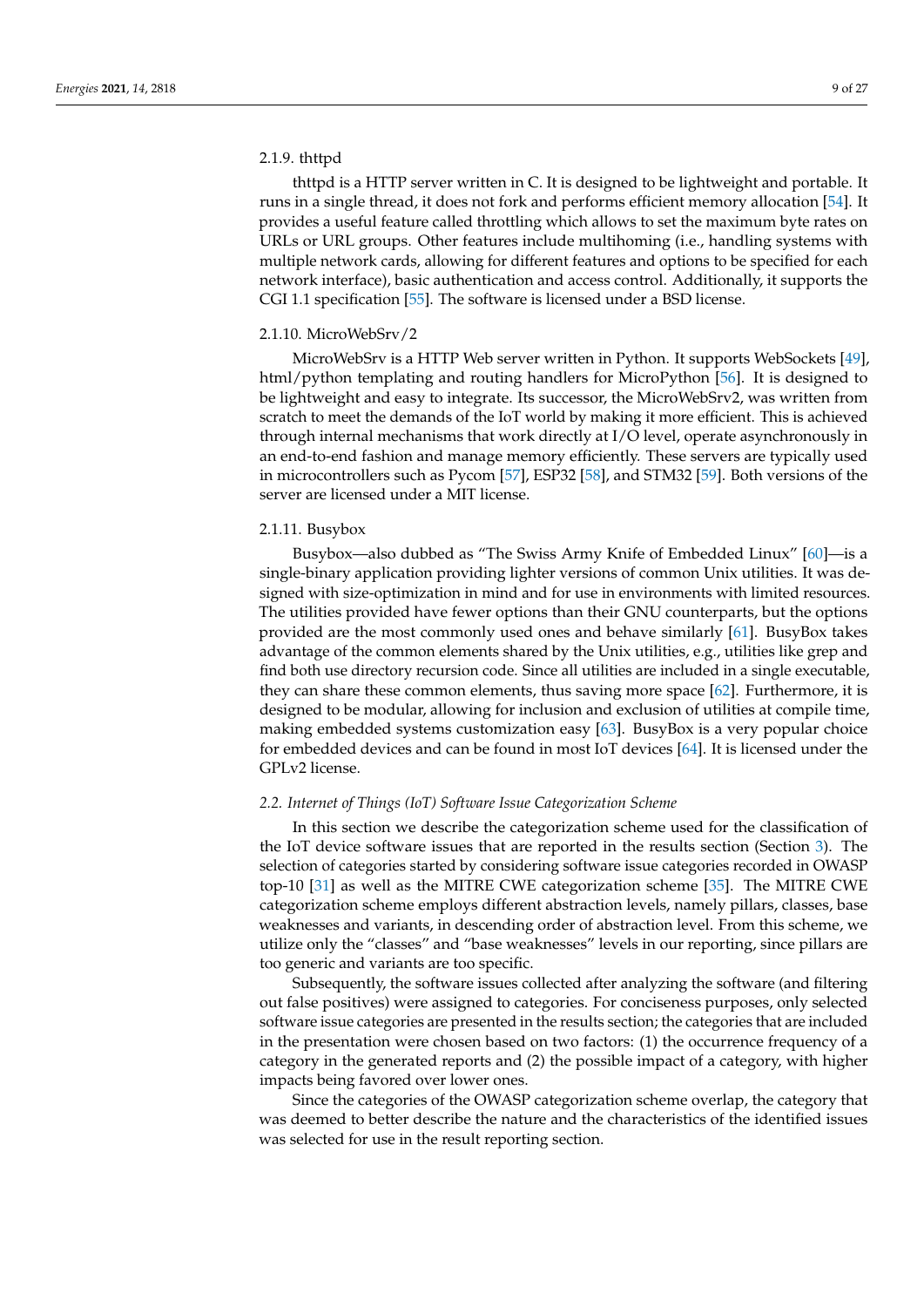## 2.2.1. Improper Certificate Validation

Improper certificate validation vulnerabilities occur when the software in question does not perform certificate validation or performs it incorrectly. The incorrect validation can occur through various inconsistencies in the code like improper validation of certificate expiration, revocation, chain of trust, etc. The possible impacts of this vulnerability include an attacker gaining privileges and/or assuming a trusted identity which could lead to complete host takeover [\[65\]](#page-24-27). For example, an accepted malicious certificate might allow an attacker to perform an MITM attack by spoofing a trusted entity and intercepting the communications between client and host. This can include the client accepting spoofed data thinking it originated from the host. An attacker could also mislead the client into connecting to an attacker-controlled host posing as a legitimate one [\[66\]](#page-24-28).

The "Improper Certificate Validation" software issue category is associated with the OWASP Top 10 2017 Category A6 "Security Misconfiguration" [\[31\]](#page-23-16) and the MITRE CWEs listed in Table [2:](#page-9-0)

<span id="page-9-0"></span>**Table 2.** MITRE Common Weakness Enumerations (CWEs) related to Improper Certificate Validation.

| <b>CWE ID</b> | <b>CWE</b> Description                                          |  |  |
|---------------|-----------------------------------------------------------------|--|--|
| MITRE CWE-295 | Improper Certificate Validation" [65]<br>(class-level category) |  |  |

## 2.2.2. Buffer Overflow

Buffer overflow occurs when a program inserts data in a buffer with the data size exceeding the buffer's capacity and overwrites the subsequent space in memory [\[67\]](#page-24-29). A buffer overflow can cause a system crash, but it can also be exploited by an attacker to control the execution flow of the vulnerable program or even to execute arbitrary code with the privileges of the exploited program [\[68\]](#page-24-30). In a typical buffer overflow exploitation scenario, the overwritten memory contains the return address of the exploited function, i.e., the memory address that points to what will be accessed/executed next. An attacker would try overwriting this address with an address of his choosing. The new address usually points to a part of the memory where her/his malicious code resides [\[69\]](#page-24-31). Buffer overflows are more common in languages like C/C++ where the developers must perform memory management manually, unlike modern languages like Java and C# that have built-in features preventing buffer overflows [\[70\]](#page-25-0).

The "Buffer overflow" software issue category relates to the OWASP Top 10 2017 Category A9 "Using Components with Known Vulnerabilities" [\[31\]](#page-23-16) as well as with the MITRE CWE categories listed in Table [3:](#page-9-1)

| <b>CWE ID</b> | <b>CWE</b> Description                                                                                 |
|---------------|--------------------------------------------------------------------------------------------------------|
| MITRE CWE-676 | Use of Potentially Dangerous Function [71] (base-level category)                                       |
| MITRE CWE-119 | Improper Restriction of Operations within the Bounds of a<br>Memory Buffer [72] (class-level category) |
| MITRE CWE-120 | Buffer Copy without Checking Size of Input ('Classic Buffer<br>Overflow') [73] (base-level category).  |

<span id="page-9-1"></span>**Table 3.** MITRE CWEs related to Buffer overflow.

## 2.2.3. Weak Cryptography

Weak cryptography can be the source of various vulnerabilities as many securitysensitive operations rely heavily on cryptography. Some of the most common weaknesses encountered in vulnerable applications are the use of insecure algorithms (e.g., DES, MD5, etc.), the use of insecure pseudo-random generators, the insecure implementation/utilization of secure encryption/hashing algorithms, and using algorithms for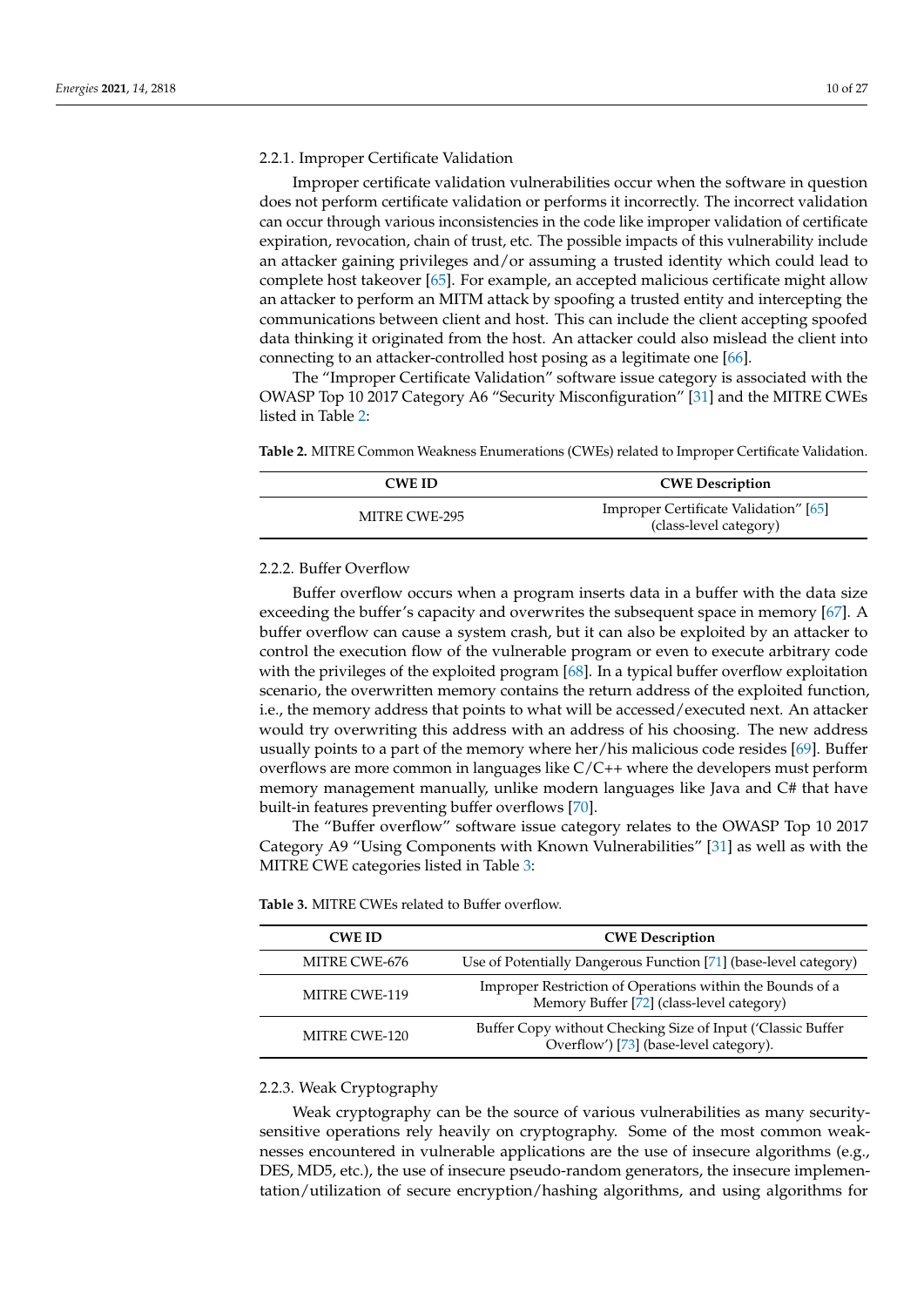cryptographic purposes outside the recommended ones (e.g., password hashing with insecure/"fast" hash functions) [\[21\]](#page-23-9). For applications requiring encrypted communications, issues can occur by using insecure versions or/and insecure configuration of SSL/TLS [\[74\]](#page-25-4). Weak cryptography can affect the confidentiality, integrity and availability of an application, with its impact ranging from information disclosure to complete host takeover.

The "Weak Cryptography" software issue category is associated with the OWASP Top 10 2017 Categories A3 "Sensitive Data Exposure" and A6 "Security Misconfiguration" [\[31\]](#page-23-16), as well as with the MITRE CWE categories listed in Table [4:](#page-10-0)

| <b>CWE ID</b> | <b>CWE</b> Description                                                                                |
|---------------|-------------------------------------------------------------------------------------------------------|
| MITRE CWE-326 | Inadequate Encryption Strength [75]<br>(class-level category)                                         |
| MITRE CWE-327 | Use of a Broken or Risky Cryptographic<br>Algorithm [76] (class-level category)                       |
| MITRE CWE-330 | Use of Insufficiently Random Values [77]<br>(class-level category)                                    |
| MITRE CWE-338 | Use of Cryptographically Weak<br>Pseudo-Random Number Generator (PRNG)"<br>[78] (base-level category) |
| MITRE CWE-916 | Use of Password Hash with Insufficient<br>Computational Effort (base-level category)                  |

<span id="page-10-0"></span>**Table 4.** MITRE CWEs related to weak cryptography.

#### 2.2.4. Sensitive Data Exposure

Sensitive data exposure occurs when an application does not take the appropriate measures to protect the sensitive information handled by it. Sensitive data can include anything from personally identifiable information (PII) to credit card information and passwords [\[74\]](#page-25-4). It can occur through insecure cryptographic practices, e.g., insecure hashing of stored passwords, insecure communications, e.g., misconfigured HTTPS vulnerable to downgrade attacks [\[21\]](#page-23-9), leftover debug code [\[79\]](#page-25-9), SQL injection, and more. This category is closely related to the Weak Cryptography category. The impact of this category ranges from information disclosure to complete host takeover.

The "Sensitive data exposure" software issue category is associated with the MITRE CWE categories listed in Table [5:](#page-10-1)

| <b>CWE ID</b>        | <b>CWE</b> Description                                                                    |
|----------------------|-------------------------------------------------------------------------------------------|
| MITRE CWE-200        | Exposure of Sensitive Information to an<br>Unauthorized Actor [80] (class-level category) |
| MITRE CWE-215        | Information Exposure Through Debug<br>Information [81] (base-level category)              |
| <b>MITRE CWE-319</b> | <b>Cleartext Transmission of Sensitive</b><br>Information [82] (base-level category)      |
| <b>MITRE CWE-489</b> | Active Debug Code [79] (base-level category)                                              |

<span id="page-10-1"></span>**Table 5.** MITRE CWEs related to sensitive data exposure.

## 2.2.5. Race Condition

A race condition is a condition of a program where its behavior depends on relative timing or interleaving of multiple threads or processes [\[83\]](#page-25-13) and can be found in multithreaded programs. A race condition attack includes forcing a system that's implemented to perform some tasks in a predefined sequence to perform two or more operations simultaneously. It exploits the time gap between the separate parts that consist an operation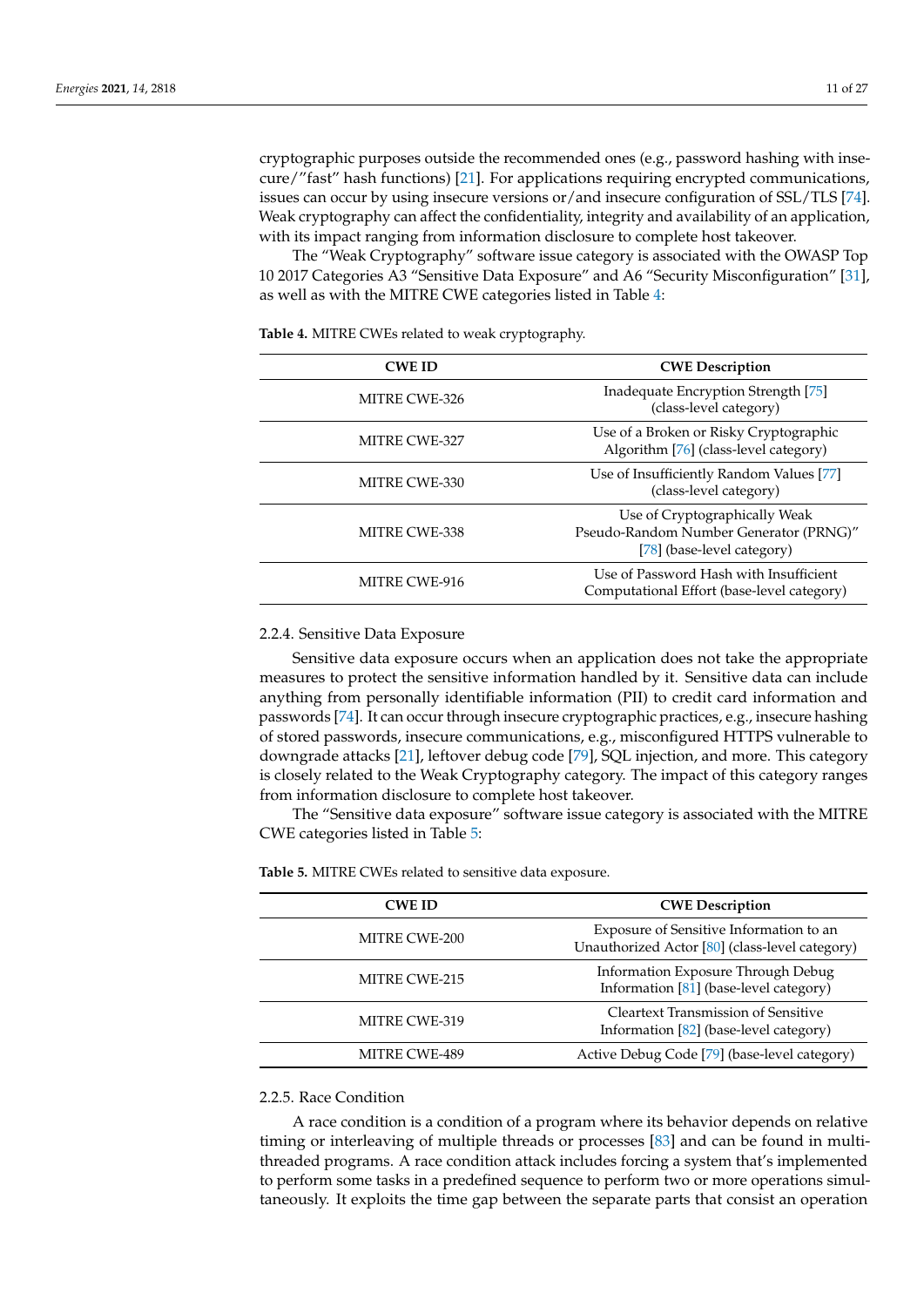interfering with the intended sequence of execution. For example, when a database update takes place, an attacker could execute a race condition attack. The attack may be possible because the update is not executed in one single command, so during the update process, which could take little or much time, the system is unprotected (assuming lack of the relevant controls). During this period an attacker can compromise the system with malicious queries [\[84\]](#page-25-14). The potential impacts of a race condition attack affect the confidentiality, integrity, and availability of the vulnerable application and can even result in complete host takeover.

The "Race condition" software issue category is associated is associated with the OWASP Top 10 2017 Category A3 "Sensitive data exposure" and A6 "Security Misconfiguration" [\[31\]](#page-23-16), as well as with the MITRE categories listed in Table [6:](#page-11-1)

<span id="page-11-1"></span>

| <b>CWE ID</b> | <b>CWE</b> Description                                                          |  |  |
|---------------|---------------------------------------------------------------------------------|--|--|
| MITRE CWE-367 | Time-of-check Time-of-use (TOCTOU) Race<br>Condition [85] (base-level category) |  |  |

#### 2.2.6. Broken Access Control

Broken access control occurs when the access control mechanisms in place can be bypassed to perform unauthorized actions. An attacker can have unauthorized access to information, manipulate data, and even compromise the system completely [\[86\]](#page-25-16). The impact of these attacks can affect the confidentiality, integrity and availability of the application. Access control vulnerabilities are typically divided in horizontal and vertical privilege escalation vulnerabilities, where the first refers to a user performing actions or accessing data of another user with the same level of permissions and the second refers to performing actions or accessing data of users with elevated privileges [\[87\]](#page-25-17). An example of broken access control are insecure direct object references (IDOR) vulnerabilities, where the persistent object can be accessed directly through the application interface, e.g., a URL that includes the internal id of the object [\[88\]](#page-25-18). The impact of broken access control exploitation can range from information disclosure to complete host takeover.

The "Broken access control" software issue category is associated is associated with the OWASP Top 10 2017 Category A5 "Broken Access Control" [\[31\]](#page-23-16), as well as with the MITRE categories listed in Table [7:](#page-11-2)

| Incorrect Privilege Assignment" [89]<br>(base-level category)                         |
|---------------------------------------------------------------------------------------|
| Incorrect Permission Assignment for Critical<br>Resource" [90] (class-level category) |
|                                                                                       |

<span id="page-11-2"></span>**Table 7.** Broken Access Control.

#### <span id="page-11-0"></span>**3. Software Vulnerability Analysis Results**

In this section we present the results obtained from the analysis. Each subsection contains the results for each project summarized in a table along with some notes about the results and their assessment. SonarCloud uses a categorization of security-related issues, the categories are Vulnerability and Security Hotspot. The documentation states that the main difference between them is "the need of a review", i.e.:

- vulnerabilities are locations in the code for which the analyzer computes with a high degree of confidence that exploits can be crafted and successfully applied, leading to security incidents.
- security hotspots are locations in the code which are tagged as "suspicious" by the analyzer, albeit with a lower degree of confidence. Security hotspots should be more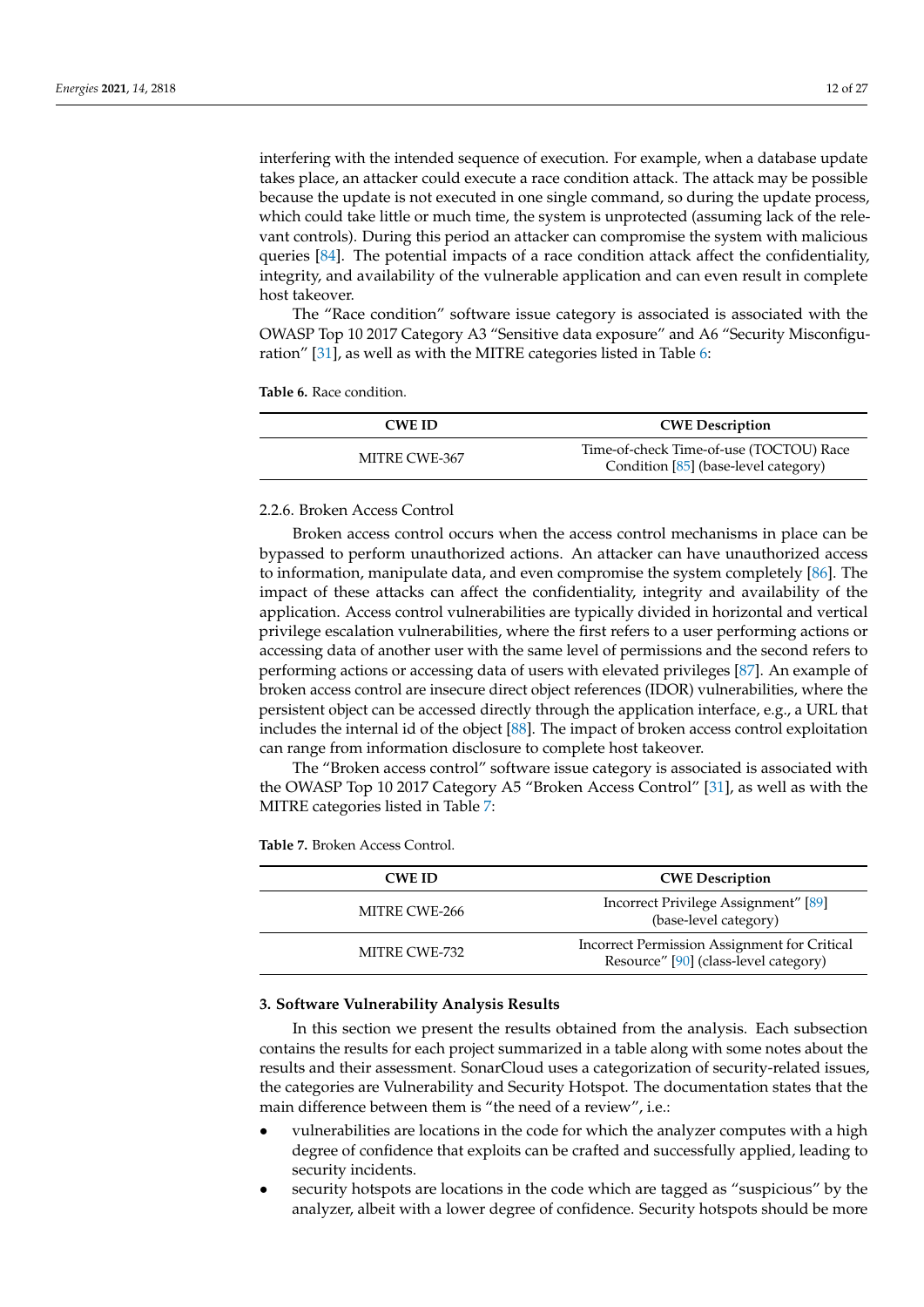rigorously examined by developers to determine whether they actually introduce some vulnerability or not.

We recognize this distinction in the presentation of our results with the corresponding categories "vulnerabilities" and "hotspots".

It is important to note here that code for which no vulnerabilities and no hotspots have been reported by the tools is not necessarily security risk-free. Security issues may exist and skip detection by automated tools and even during security expert code reviews. In the analysis presented in this paper, this is demonstrated by the existence of two known vulnerabilities in the Boa server, which evaded detection (c.f. Section [3.8\)](#page-16-0). No claim is made that the analysis results provide a full report of the existing vulnerabilities, however the goal to portray the most common software security issues in 5G IoT device software can still be achieved, even if few security issue instances are missed.

For conciseness, the report for each software includes only the security issue categories for which at least one vulnerability or hotspot was detected; the remaining security issue categories are omitted.

#### *3.1. jSML*

Table [8](#page-12-0) lists the number of security issues of different categories identified in jSML. Two vulnerabilities were reported for this application, both relating to improper certificate validation (CWE-295). Specifically, the application was found to have defined methods for certificates' validation that were empty.

<span id="page-12-0"></span>**Table 8.** Number of security issues of different categories in jSML.

| <b>Security Issue Category</b>         | # of Vulnerabilities |                        | # of Hotspots |                        |
|----------------------------------------|----------------------|------------------------|---------------|------------------------|
|                                        | Total                | <b>False Positives</b> | Total         | <b>False Positives</b> |
| <b>Improper Certificate Validation</b> |                      |                        |               |                        |

#### *3.2. lib60870*

Table [9](#page-12-1) lists the number of security issues of different categories identified in lib60870. The vulnerabilities reported for this application are categorized in the "buffer overflow" category (CWE-676 and CWE-119) and miscellaneous category.

**Security Issue Category # of Vulnerabilities # of Hotspots Total False Positives Total False Positives** Buffer Overflow 5 2 9 9 9

<span id="page-12-1"></span>**Table 9.** Number of security issues of different categories in lib60870.

All buffer overflow reports are associated with the use of the *sprintf* function; two of them are safe, since the buffers are carefully allocated to be able to store all characters to be stored by the *sprintf* function, while in three cases it is possible that the payload may exceed buffer capacity.

Misc 2 2 0 0 0

Similarly, nine security hotspots are reported for this application (5 by SonarCloud and 4 by Codacy) and all of them are categorized in the "buffer overflow" category (CWE-676 and CWE-119). Specifically, four issues were associated with the use of the *strcpy/strncpy* functions, however the manual review showed that the corresponding memory areas have been allocated to have ample size, hence no vulnerability is introduced by the use of these functions. Five issues are associated with the use of the *strlen* function, which again operates in a secure fashion since the argument is verified to be a non-null pointer and the contents of the buffer indicated are valid and appropriately terminated by a NULL character.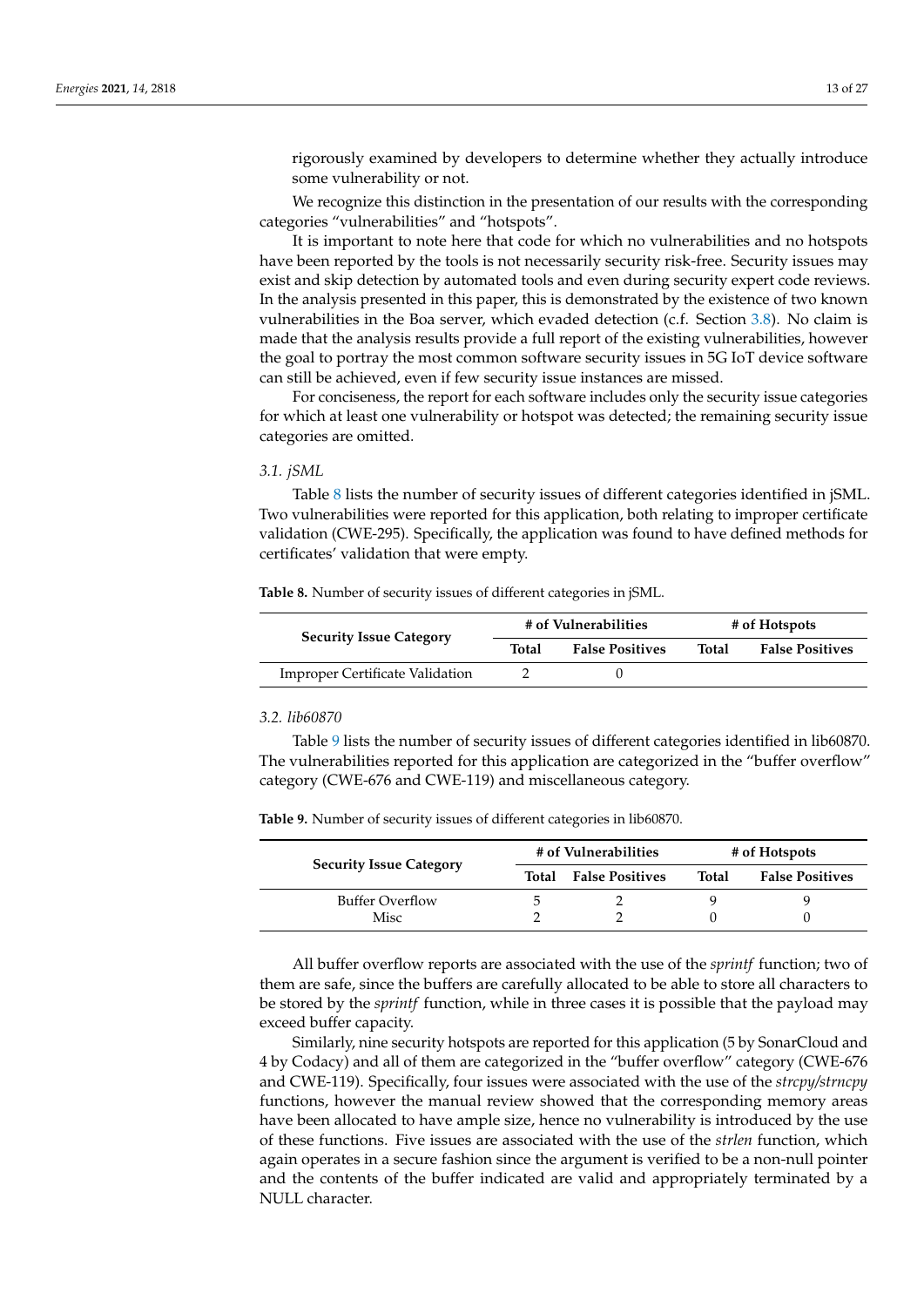Codacy reported two instances of using the *usleep* function as vulnerabilities, under the rationale that the interaction of this function with the alarm signal (SIGALRM) and other timer functions such as *sleep(), alarm(), setitimer(),* and *nanosleep()* is unspecified (CWE-676). However, the application does not use any of these functions, therefore the two reports are characterized as false positives.

## *3.3. libiec61850*

Table [10](#page-13-0) lists the number of security issues of different categories identified in libiec61850. All buffer overflow reported vulnerabilities are associated with the use of the *sprintf* function, which operates however on buffers that are able to hold the relevant payload in its entirety (CWE-676 and CWE-119).

| <b>Security Issue Category</b> | # of Vulnerabilities |                        | # of Hotspots |                        |
|--------------------------------|----------------------|------------------------|---------------|------------------------|
|                                | Total                | <b>False Positives</b> | Total         | <b>False Positives</b> |
| <b>Buffer Overflow</b>         |                      |                        | 392           | 100%                   |
| Sensitive Data Exposure        |                      | 13                     |               |                        |
| Misc                           |                      | З                      |               |                        |

<span id="page-13-0"></span>**Table 10.** Number of security issues of different categories in libiec61850.

Buffer overflow hotspots were associated with a variety of string handling functions (*strcpy*, *strlen*, *sprintf* etc.), the usage of which has been found to be safe in the contexts they were used. Of the hotspots reported by each tool, 30% were manually inspected and the code in all instances was found to be safe, since it operates on buffers of adequate size. Considering the results of the manual inspection, a 100% false positive rate is reported in the table above.

Sensitive data exposure issues were associated with logging statements, which were directed to the console (or a file, if the console was redirected, which is a typical case). Of these messages, 13 have a constant text, which does not disclose any data and are classified as false positives. The remaining nine, include data objects that may leak and therefore should not be logged, except in debugging contexts, and therefore these instances are classified as true positives. Under a more strict interpretation, even the constant texts displayed disclose the operation that is being carried out, and consequently all 22 sensitive data exposure instances could be classified as true positives.

Codacy reported three instances of using the *usleep* function as vulnerabilities, under the rationale that the interaction of this function with SIGALRM and other timer functions such as *sleep(), alarm(), setitimer(),* and *nanosleep()* is unspecified (CWE-676). However, the application does not use any of these functions, therefore the two reports are characterized as false positives.

## *3.4. JavaSMQ*

Table [11](#page-14-0) lists the number of security issues of different categories identified in JavaSMQ. Three vulnerabilities were reported in this software, which were classified under the "Improper Certificate Validation" category (MITRE, CWE-295). Specifically, the certificate is not validated and the hostname in the certificate is not verified to match the actual hostname. Additionally, the report included a security issue under the "Weak Cryptography" category (CWE-327 and MITRE, CWE-326), where the application uses the insecure SSL protocol instead of TLS.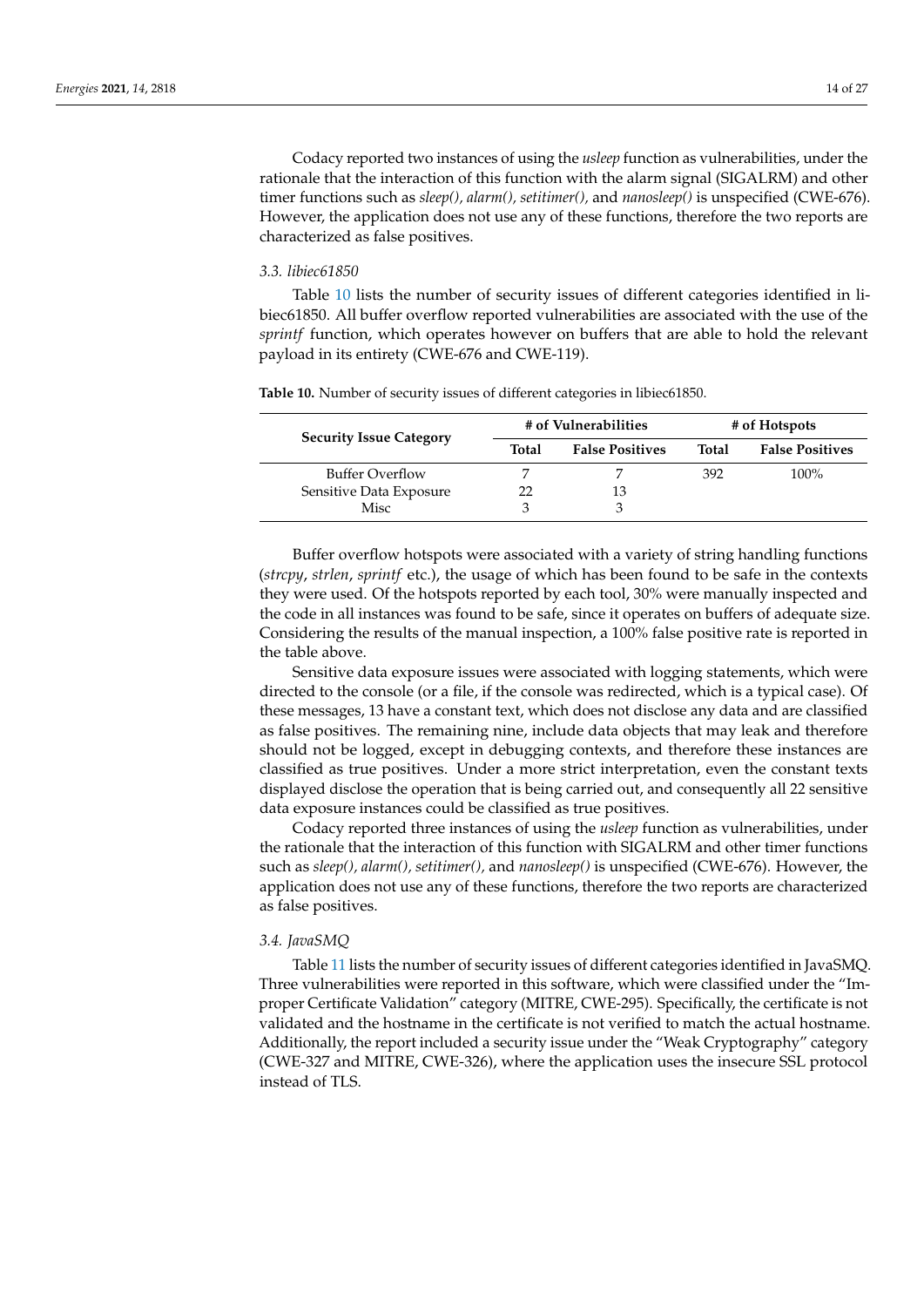| <b>Security Issue Category</b>         | # of Vulnerabilities |                        | # of Hotspots |                        |
|----------------------------------------|----------------------|------------------------|---------------|------------------------|
|                                        | Total                | <b>False Positives</b> | Total         | <b>False Positives</b> |
| <b>Improper Certificate Validation</b> |                      |                        |               |                        |
| Weak Cryptography                      |                      |                        |               |                        |

<span id="page-14-0"></span>**Table 11.** Number of security issues of different categories in JavaSMQ.

## *3.5. pyModbus*

Table [12](#page-14-1) lists the number of security issues of different categories identified in pyModbus. The pyModbus library analysis did not report any vulnerabilities, however a number of hotspots were identified.

|                                |       | # of Vulnerabilities   | # of Hotspots |                        |  |
|--------------------------------|-------|------------------------|---------------|------------------------|--|
| <b>Security Issue Category</b> | Total | <b>False Positives</b> | <b>Total</b>  | <b>False Positives</b> |  |
| Buffer overflow                |       |                        |               |                        |  |
| Weak Cryptography              |       |                        | 24            | .5                     |  |
| Sensitive Data Exposure        |       |                        | 52            | .5                     |  |
| Misc                           |       |                        |               |                        |  |

<span id="page-14-1"></span>**Table 12.** Number of security issues of different categories in pyModbus.

Two buffer overflow errors were associated with the use of the *strlen* function, which however operates on properly verified buffers and is, therefore, safe.

Out of the 24 weak cryptography" hotspots reported, 22 pertain to the use of URLs using the insecure "http" protocol (as contrasted to the use of the secure "https" protocol), while 5 correspond to the use of the *random.randint()* function, which is known to be inadequate for security-related tasks.

Considering the issues corresponding to the use of "http" URLs, 18 of them serve documentation purposes, however they are printed in log files and user interaction screens, and the user may then directly utilize the URL, which may lead to visits to attacking websites (e.g., through DNS poisoning). One "http" URL usage is embedded in a setup program which utilizes the URL to download packages; in this context the use of an "http" URL may lead to an attack with a higher probability. Under the rationale presented above, all 19 usages of "http" URLs are classified as true positives.

Considering the five "weak cryptography" hotspots reported, all of them pertain to the use of the *random.randint()* function, which is known to be inadequate for security-related tasks (CWE-330 and CWE-338). Two uses are located in testing code, while three more correspond to uses within the main application library code. However, these functions are used for internal purposes only, for which no plausible exploitation scenario can be formulated. Consequently, all reported "weak cryptography" hotspots are classified as false positives.

Out of the 52 "Sensitive Data Exposure" hotspots, 5 correspond to the detailed printing of stack traces in the event of an exception data (CVE-2018-1999007, CVE-2015-5306 and CVE-2013-2006) and 4 pertain to the usage of publicly writable directories.

The code related to the detailed printing of stack traces in the event of an exception is used solely in test programs, and hence does not pose any security risk, especially considering that typically code developed for production environments includes specialized exception handlers, and therefore the probability that this practice is directly ported into a production environment is low. Under this viewpoint, these 5 reports are classified as false positives.

Regarding the 43 reports pertaining to the use of loggers, 40 of them are found in example programs and three in the application's main code. The use of loggers is not a security vulnerability on its own right; however, a misconfigured logger may lead to leakage of security-sensitive data, which can be directly exploited (e.g., credentials) or serve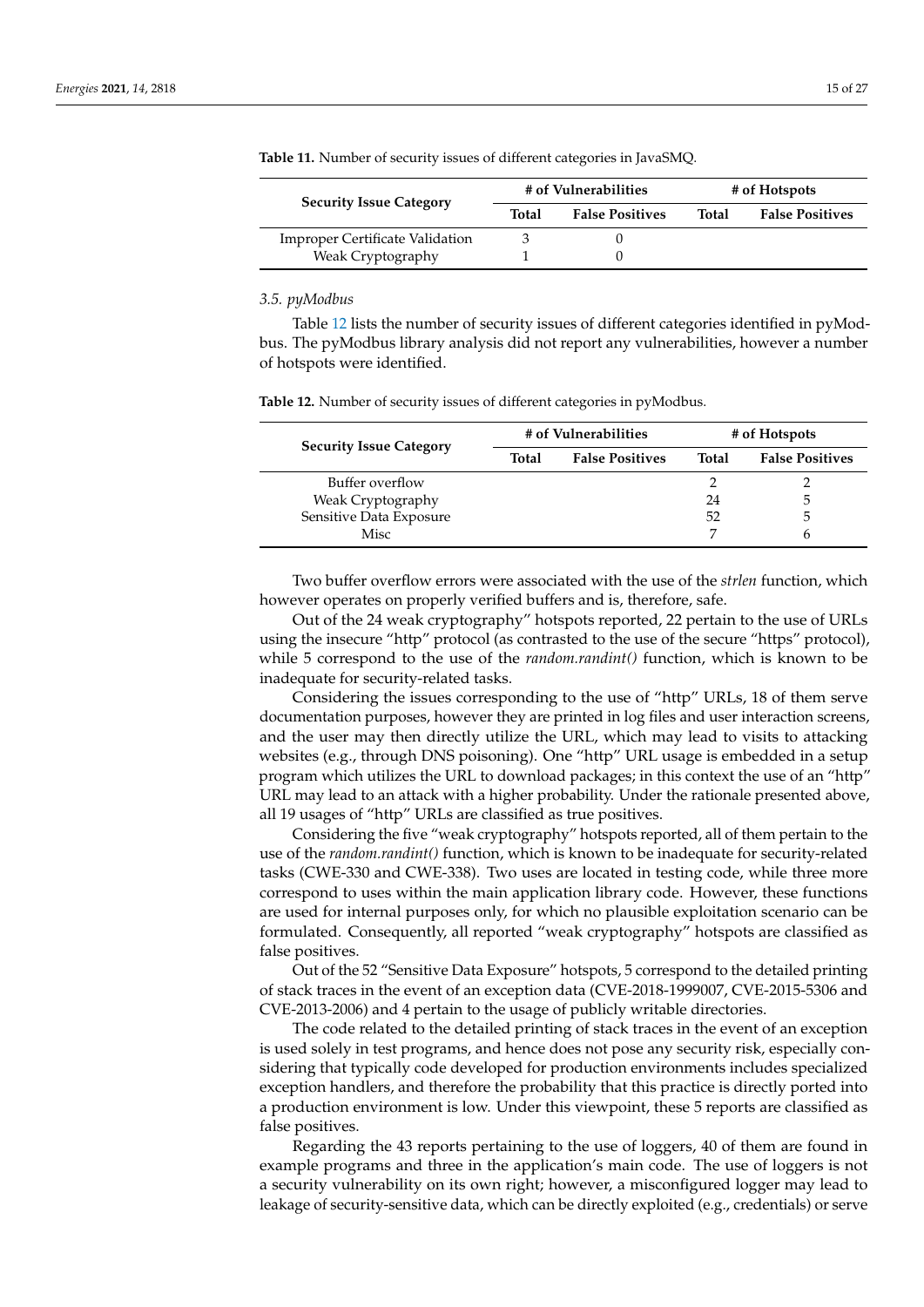as additional information to facilitate the attackers' work (e.g., system paths, values of parameters and so forth). Considering that developers may use the example with minimal changes to serve their purposes, it would be strongly desirable for examples to be crafted in such ways that they minimize risks when used in production environments (e.g., use a hardened configuration), or at least provide heads-up notices for developers and system administrators regarding the security risks involved and the best practices that can be followed. From this viewpoint, all 43 logger-related "sensitive data exposure" warnings are considered as true positives.

The four reports corresponding to the use of publicly writable directories are again in examples, but in the same line of thought (probability that the code is used directly into production applications with no security-conscious adaptations), they are considered as true positives.

The 6 reports under the "Misc" category correspond to the following cases:

- one use of code a regular expression (CVE-2017-16021 and CVE-2018-13863): Inappropriately crafted regular expressions may necessitate high central processing unit (CPU) power memory amounts to be evaluated, and consequently lead to resource depletion and denial of service attacks. However, in this case the regular expression is safe to use and, furthermore, it is used for configuration purposes, at the beginning of the program execution.
- One binding of the server to all available interfaces (using a bind address equal to 0.0.0.0) which, however, is desirable in order to serve all interfaces, and hence it is classified as a false positive.
- Four uses of the *pickle* Python library, which may involve security hazards if communicating with unknown peers and/or using unencrypted channels. None of these conditions are met however here, hence the reports are classified as false positives.
- One instance of using an XML file without proper validation. Typically, the relevant file is provided by the administrator; however, safeguarding the XML file processing procedure using more secure method counterparts or options would be desirable.

#### <span id="page-15-1"></span>*3.6. Modbus4j*

Table [13](#page-15-0) lists the number of security issues of different categories identified in Modbus4j. For the Modbus4j library, two vulnerabilities and two security hotspots were identified. The vulnerabilities, classified under the "misc" category, correspond to cases where the return values of methods (*File.delete()* and *File.renameTo()*) are not properly checked. This is a direct instance of the MITRE CWE-754 weakness, "Improper Check for Unusual Exceptional Conditions", which may lead to silently failing backup operations.

| <b>Security Issue Category</b> | # of Vulnerabilities |                        | # of Hotspots |                        |
|--------------------------------|----------------------|------------------------|---------------|------------------------|
|                                | Total                | <b>False Positives</b> | Total         | <b>False Positives</b> |
| Sensitive data exposure        |                      |                        |               |                        |
| Misc                           |                      |                        |               |                        |

<span id="page-15-0"></span>**Table 13.** Number of security issues of different categories in Modbus4j.

The 2 "Sensitive Data Exposure" hotspots correspond to the detailed printing of stack traces in the event of an exception. The relevant exceptions are within the main application code, and may expose sensitive data (CVE-2018-1999007, CVE-2015-5306 and CVE-2013-2006). Therefore, the relevant instances are classified as true positives.

## *3.7. Minnow Server*

Table [14](#page-16-1) lists the number of security issues of different categories identified in the Minnow Server. The Mininow server analysis did not report any vulnerabilities; however, a number of hotspots were identified. A "Weak Cryptography" security hotspot was verified as a vulnerability, since the *Math.random* function—which is known to be insecure due to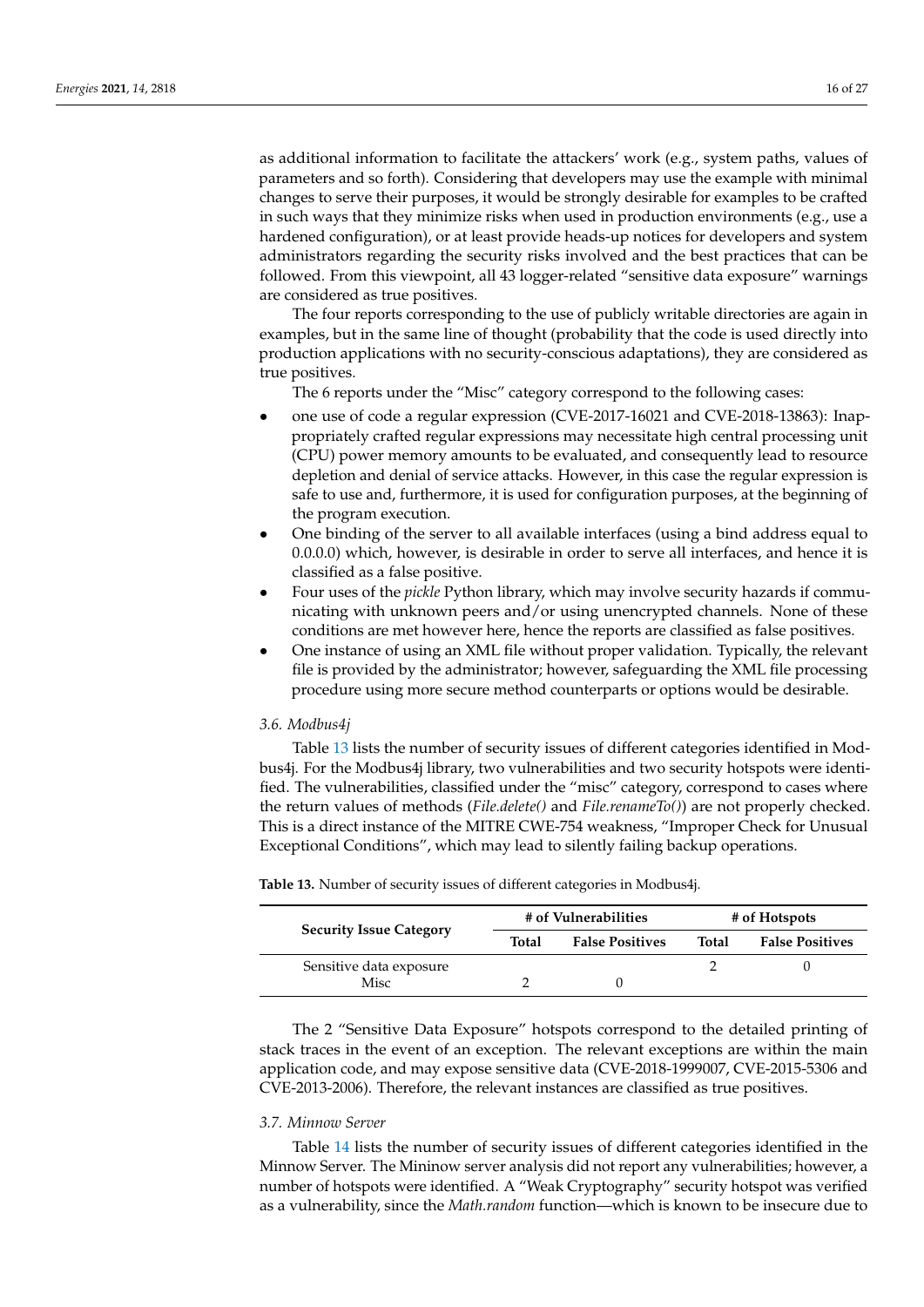the predictability of the pseudo-random number sequence—was used to produce random values (CWE-330 and CWE-338). The random values are used for collision backoff when generating unique IDs, and hence could be exploited for DoS attacks.

<span id="page-16-1"></span>**Table 14.** Number of security issues of different categories in the Minnow Server.

| <b>Security Issue Category</b> | # of Vulnerabilities |                        | # of Hotspots |                        |
|--------------------------------|----------------------|------------------------|---------------|------------------------|
|                                | Total                | <b>False Positives</b> | <b>Total</b>  | <b>False Positives</b> |
| <b>Buffer Overflow</b>         |                      |                        | h             |                        |
| Weak Cryptography              |                      |                        |               |                        |
| Sensitive Data Exposure        |                      |                        |               |                        |
| Misc                           |                      |                        |               |                        |

SonarCloud detected two Sensitive Data Exposure hotspots. However, the manual review concluded they are both false positives. In the first case, information is presented to the user through Javascript's alert function, however this is only information of debug nature that is already present in the client. In the second case, an alert message is displayed, which is a constant string that does not disclose sensitive information.

Six security hotspots under the "Buffer Overflow" category were identified, however their manual inspection resulted in their characterization as false positives, since they operate on appropriately allocated and validated string buffers.

Finally, one issue classified under the "Misc" category pertains to the use of code a regular expression (CVE-2017-16021 and CVE-2018-13863): Inappropriately crafted regular expressions may necessitate high CPU power memory amounts to be evaluated, and consequently lead to resource depletion and denial of service attacks. However, in this case the regular expression is safe, so the report is classified as a false positive.

#### <span id="page-16-0"></span>*3.8. Boa Webserver*

Table [15](#page-16-2) lists the number of security issues of different categories identified in the Boa Webserver. The analysis indicated four vulnerabilities that are classified under the "buffer overflow" category (MITRE CWE-676, MITRE CWE-119 and MITRE CWE-120). Two of these locations are quite improbable to exploit, since they relate to the configured host name and this is defined by the administrator, however the code should be amended to be fully secure. One reported vulnerability has been verified to be a false positive, while one additional bug has been verified to introduce in the software a case that can be exploited.

| <b>Security Issue Category</b> | # of Vulnerabilities |                        | # of Hotspots |                        |
|--------------------------------|----------------------|------------------------|---------------|------------------------|
|                                | Total                | <b>False Positives</b> | Total         | <b>False Positives</b> |
| Buffer Overflow                |                      |                        | 46            | 46                     |
| Weak Cryptography              |                      |                        |               |                        |
| <b>Broken Access Control</b>   |                      |                        |               |                        |
| Misc.                          |                      |                        | 5             |                        |

<span id="page-16-2"></span>**Table 15.** Number of security issues of different categories in the Boa Webserver.

Considering the reported security hotspots, for two cases categorized under Weak Cryptography, the *HTTP* protocol is hardcoded and this is reported as insecure (MITRE CWE-326); however, the version of the BOA server used in the analysis does not support *HTTPS*, hence the use of the *HTTP* protocol is expected.

Forty two buffer overflow hotspots were reported relating to uses of the *strlen* and *sctrcpy* functions. However, the strings referenced therein have been already checked for their size and the uses of the functions are safe. Four more buffer overflow hotspots were associated to reading of data in loops, however the code was verified to be secure.

One of the "broken access control" security hotspot relates to the existence of a library function that creates files in a fashion that grants read permissions to the general public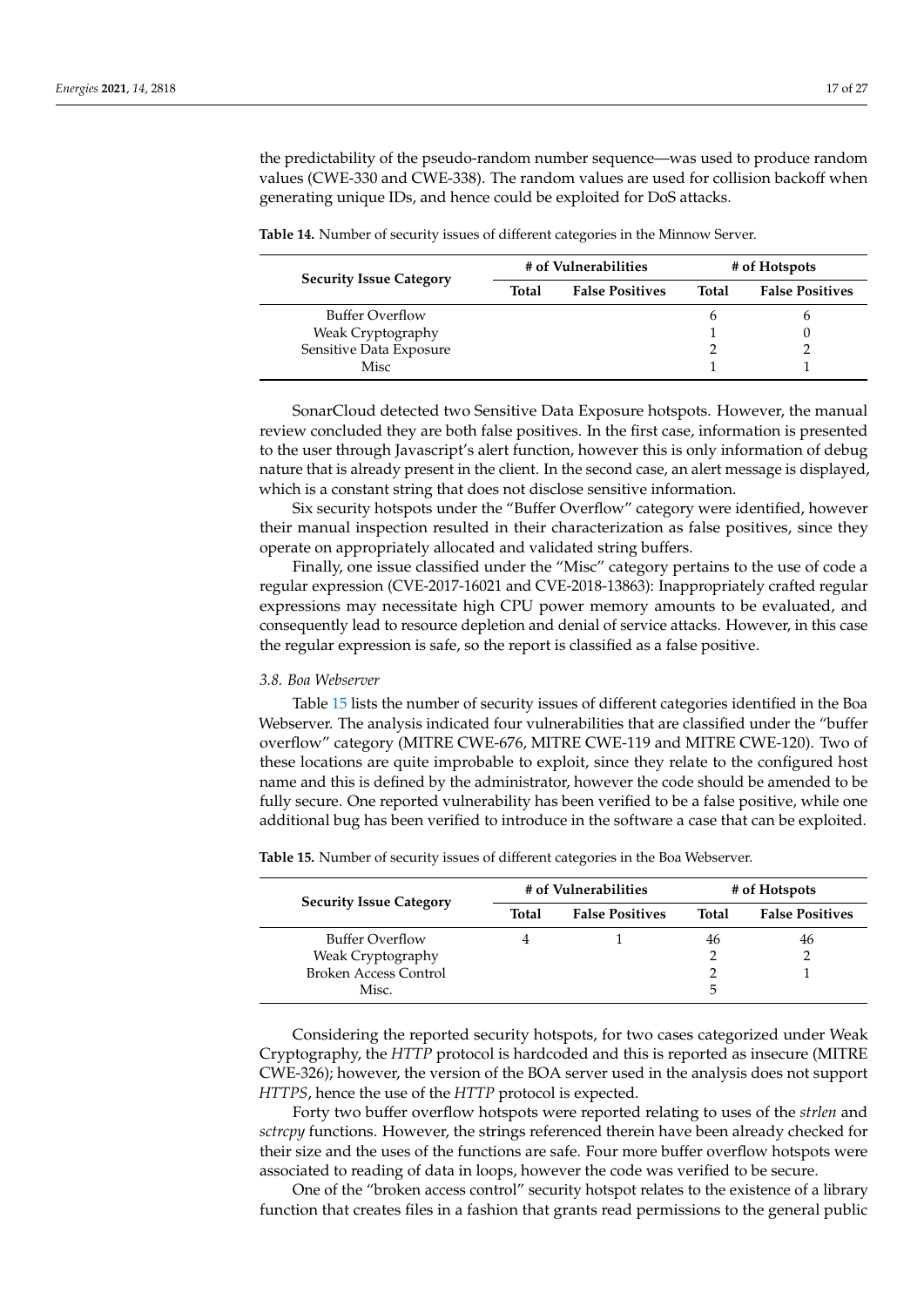(others), which may lead to sensitive data exposure (MITRE CWE 266 and MITRE CWE 732). While the creation of files with this level of permission may be desirable in some cases, it would be preferable for the calling code to explicitly specify the required permission level, rather than implicitly relying on the appropriate setting of the *umask* parameter [\[91\]](#page-25-21), which is an implicit requirement and thus more probable to evade the developer's attention. The second broken access control security hotspot relates to the setting of *umask* to the value of *~0600*, which is highly secure; however, it appears that the bitwise negation operator could not be properly interpreted by the security analyzer.

In five cases reported under the "misc" category, the return values of functions are not properly checked (CWE-252); the relevant resources (directories) have been checked at previous times, however their status may have changed. Specifically, this relates to the absence of checking the return value of the function *chdir*, which could lead to broken access control, including the misinterpretation of relative pathnames.

Finally, it is worth noting that two known vulnerabilities exist for this version of the software, which SonarCloud failed to detect. The exploitation of vulnerability CVE-2009-4496 [\(https://nvd.nist.gov/vuln/detail/CVE-2009-4496\)](https://nvd.nist.gov/vuln/detail/CVE-2009-4496) could allow an attacker to execute arbitrary commands or overwrite files through a specially crafted *HTTP* request containing an escape sequence for a terminal emulator. This vulnerability can be traced back to lack of input sanitization of non-printable characters. The other vulnerability [\(https://github.com/shrugly/boa-0.94.13/blob/master/README.md#unfixed;](https://github.com/shrugly/boa-0.94.13/blob/master/README.md#unfixed) accessed on 13 May 2021) occurs from an insecure configuration of the application, where failing to use the *DefaultType* in *boa.conf* results in requests with invalid MIME type leading to a segmentation fault. This can be exploited for executing a DoS attack.

## *3.9. thttpd*

Table [16](#page-17-0) lists the number of security issues of different categories identified in the thttpd Webserver. Buffer overflow bugs are falsely reported, since the relevant uses of *sprintf* use carefully allocated buffers and/or size specifiers within the format.

| <b>Security Issue Category</b> | # of Vulnerabilities |                        | # of Hotspots |                        |
|--------------------------------|----------------------|------------------------|---------------|------------------------|
|                                | Total                | <b>False Positives</b> | Total         | <b>False Positives</b> |
| <b>Buffer Overflow</b>         | $\mathcal{D}$        | ۰,                     | 155           | 155                    |
| Weak Cryptography              |                      |                        |               |                        |
| Sensitive Data Exposure        |                      |                        |               |                        |
| Race Condition                 |                      |                        |               |                        |

<span id="page-17-0"></span>**Table 16.** Number of security issues of different categories in the thttpd webserver.

Race conditions are reported owing to the existence of "time-of-check vs. time-of-use" conditions; yet, adequate checks are made in the time of use and the time of check is only used as an optimization method, therefore no vulnerability exists.

The sensitive data exposure hotspot relates to the creation of a directory with extraneous permissions (read and execute permissions are granted to "group" and "others"), which may lead to data leakage (CWE-266 and MITRE CWE-732).

Considering the hotspots reported, one hotspot is categorized under the "Weak cryptography category", where the *HTTP* protocol is hardcoded; however, the version of the *thttpd* server used in the analysis does not support *HTTPS*, hence the use of hardcoded *HTTP* is justified.

Many uses of *strlen*, *strncpy* and *sctrcpy* are reported as possible buffer overflows, yet the strings referenced therein have been already checked for their size, or the size of the destination buffer is correctly defined (*strncpy*), hence the uses of the functions are safe.

## *3.10. MicroWebSrv*

Table [17](#page-18-0) lists the number of security issues of different categories identified in the MicroWebSrv Webserver. This software was found to have only one hotspot, which was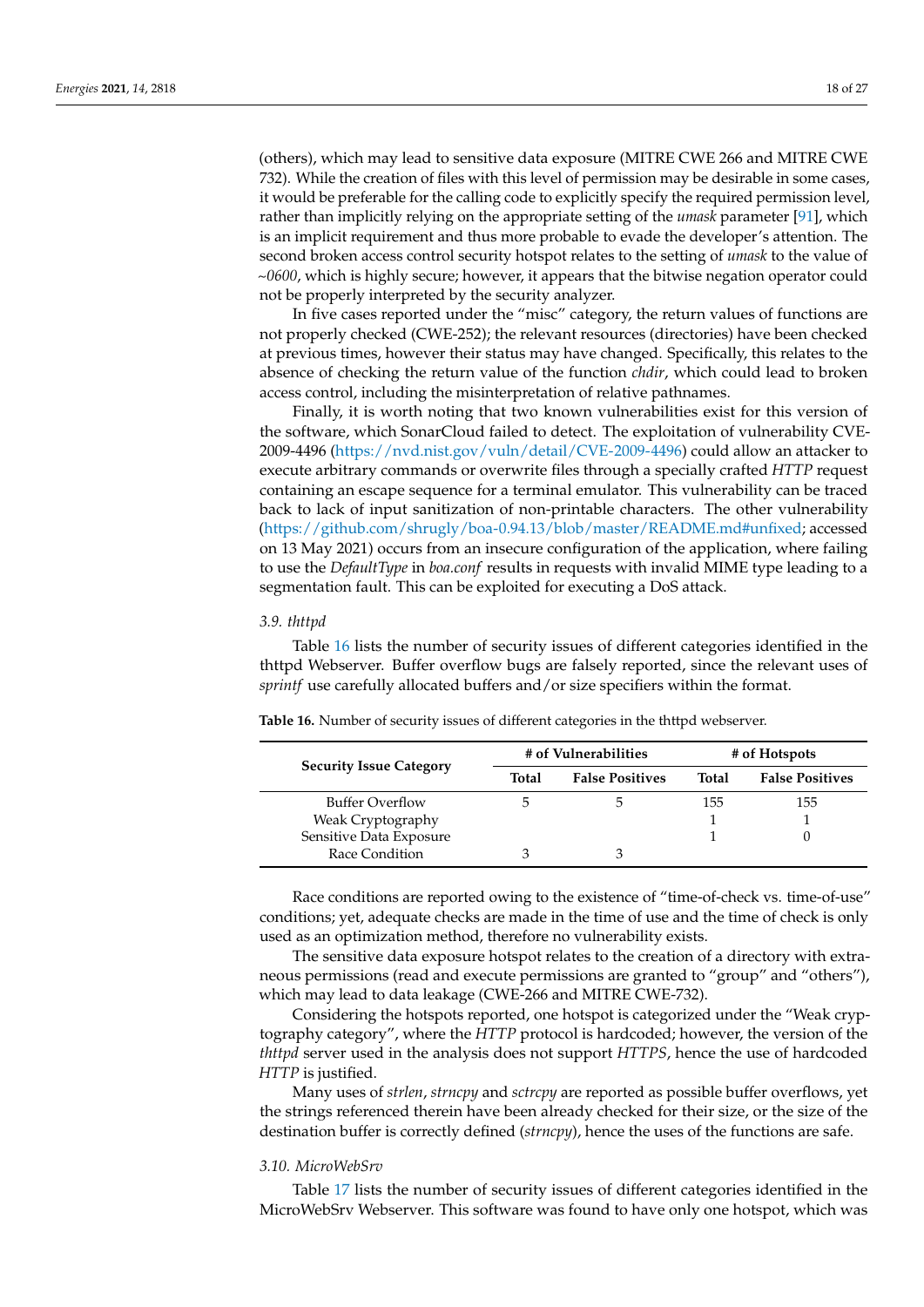classified under the "Weak cryptography" category. Specifically, the SHA-1 algorithm which is proven to be insecure—is used in the context of the creation of an *HTTP* response (CWE-916), therefore the security hotspot is verified to be a true positive.

<span id="page-18-0"></span>**Table 17.** Number of security issues of different categories in the MicroWebSrv webserver.

| <b>Security Issue Category</b> | # of Vulnerabilities |                        | # of Hotspots |                        |
|--------------------------------|----------------------|------------------------|---------------|------------------------|
|                                | Total                | <b>False Positives</b> | Total         | <b>False Positives</b> |
| Weak Cryptography              |                      |                        |               |                        |

#### *3.11. Busybox*

Table [18](#page-18-1) lists the number of security issues of different categories identified in Busybox. Busybox was the software for which the largest number of bugs and hotspots were detected. This was expected, since BusyBox is a complete operating system containing also a number of applications, and its source code tree is much larger that the source tree of the other software used in the analysis.

<span id="page-18-1"></span>**Table 18.** Number of security issues of different categories in Busybox.

| <b>Security Issue Category</b> | # of Vulnerabilities |                        | # of Hotspots |                        |
|--------------------------------|----------------------|------------------------|---------------|------------------------|
|                                | Total                | <b>False Positives</b> | <b>Total</b>  | <b>False Positives</b> |
| Buffer Overflow                | 83                   | $100\%$                | 226           | $100\%$                |
| Weak Cryptography              |                      |                        |               |                        |
| Race Condition                 | q                    |                        |               |                        |
| Broken Access Control          |                      |                        | 42            | 40                     |
| Misc                           |                      |                        | 22            |                        |

The analysis reported nine Race Condition issues (MITRE CWE-367); out of them, one was assessed to be a false positive. Specifically, a file is first removed (if existent) and then created back; however, the return values are properly checked and no vulnerability is introduced. Out of the remaining eight bug reports classified under the "Race Condition" category, one case of permission changes may be refactored to be more secure, and seven cases could be refactored to remove any race condition window.

A total of 83 "buffer overflow" alleged vulnerabilities were reported; after verifying 30% of the reported bugs, a false positive rate of 100% was estimated: all bugs were associated with the use of string handling functions (*sprint*, *strlen*, *strcpy*, *strcat* etc.), however the string buffers used therein are appropriately allocated and validated, therefore no vulnerabilities are introduced.

One hotspot was classified under the "Weak Cryptography"; this hotspot refers to one hardcoded use of the insecure *HTTP* protocol instead of the secure *HTTPS* protocol (CWE-326). 212 buffer overflow hotspots were associated with the use of string functions (*strcpy*, *strlen*, *strcat* etc.). After manually inspecting 30% of the reported cases, it was determined that functions are used safely by applying the appropriate checks on their arguments. 14 more buffer overflow hotspots were related to the use of loops for reading input, however they were verified to be safe. Taking the above into account, a false positive rate of 100% is reported in the table.

Broken access control notifications refer to (a) granting of permissions to "others" (i.e., general public) which, however, is the standard Unix behavior and can be regulated further by users and applications especially through the use of explicit permission setting or the use of the *umask* feature (CWE-266 and MITRE CWE-732); (b) ensuring that a suitable directory is selected after *chroot* (a special operation available under Unix where the program operates within a limited and restricted view of the filesystem) (CWE-754) and (c) setting of capabilities (CWE-754). Out of these items, two errors falling in case (b) are deemed to be true positives, i.e., items requiring intervention to ensure secure operation.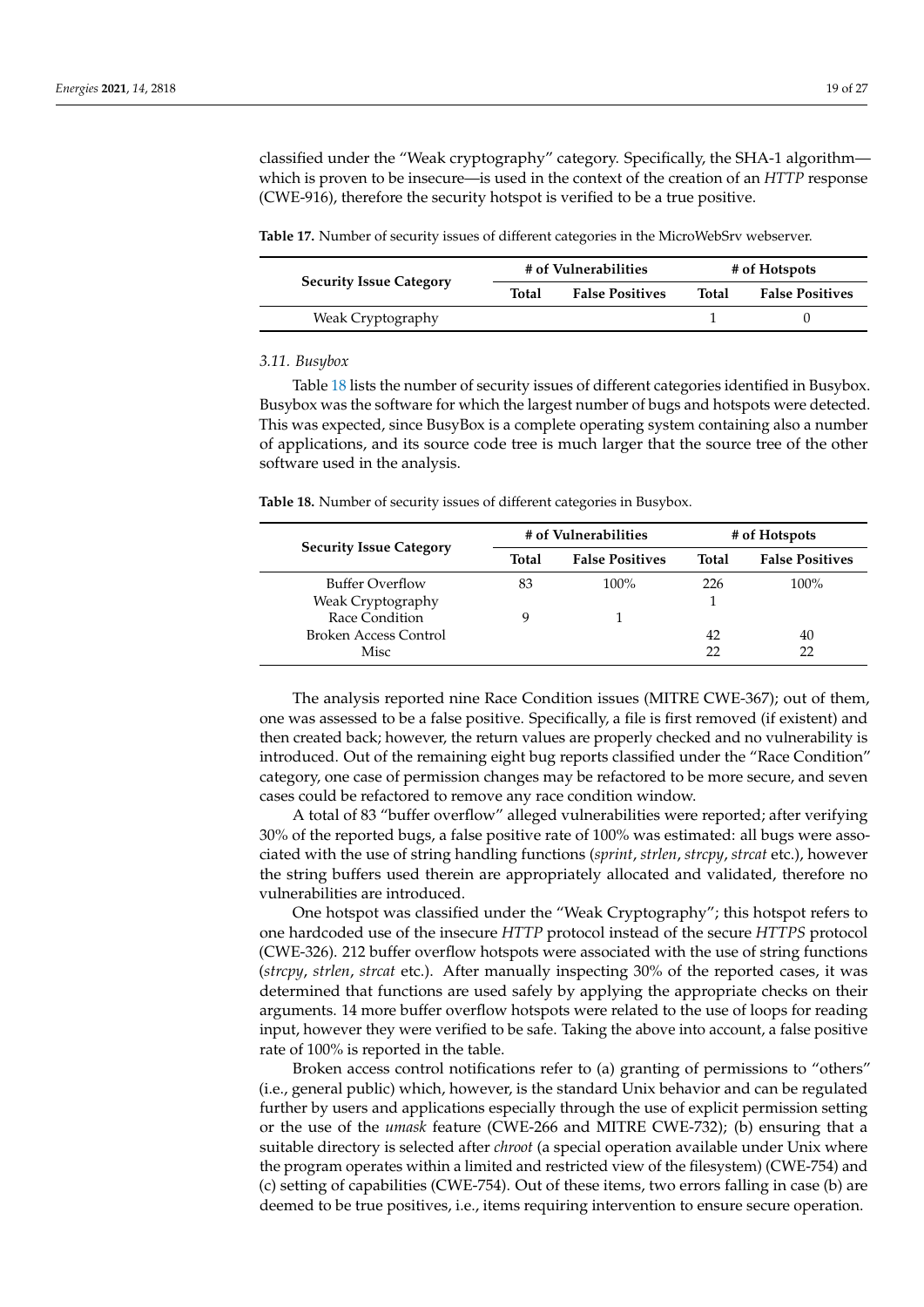Codacy reported 22 instances of using the *usleep* function as vulnerabilities, under the rationale that the interaction of this function with SIGALRM and other timer functions such as *sleep(), alarm(), setitimer(),* and *nanosleep()* is unspecified (CWE-676). However, the application does not use any of these functions, therefore the two reports are characterized as false positives.

#### <span id="page-19-0"></span>**4. Discussion**

In this paper, we have provided a map of the status of vulnerabilities in software that is used for IoT devices in the context of Smart Grids, which was compiled by conducting security analysis on the code of open-source projects. The goal of this mapping is to raise developer awareness regarding common security pitfalls in IoT device for Smart Grids software development, so that developers would avoid relevant errors and adopt secure software coding practices. Table [19](#page-19-1) depicts the overall statistics of the software security analysis performed on the 11 software packages examined in this paper.

<span id="page-19-1"></span>**Table 19.** Overall statistics of the analysis performed on all examined software.

| <b>Software Bug Category</b>           | # of Bugs |                        | # of Hotspots |                        |
|----------------------------------------|-----------|------------------------|---------------|------------------------|
|                                        | Total     | <b>False Positives</b> | Total         | <b>False Positives</b> |
| <b>Improper Certificate Validation</b> |           |                        |               |                        |
| <b>Buffer Overflow</b>                 | 104       | 98                     | 836           | 836                    |
| Weak Cryptography                      |           |                        | 30            |                        |
| Sensitive Data Exposure                |           | 13                     | 57            |                        |
| Race Condition                         |           | 4                      |               |                        |
| <b>Broken Access Control</b>           |           |                        | 44            |                        |

While buffer overflows are the most reported type of security issue, both under the "vulnerability" and the "security hotspot" classifications, the vast majority of these reports are false positives. This indicates that developers are aware of the caveats present in languages that are prone to buffer overflows (predominantly C and C++), as well as the severity of this type of faults, and carefully develop and scrutinize their code to ensure that it is buffer overflow-free. On the other hand, we can observe that code analysis tools need further development to increase the precision of software vulnerability reporting, limiting the number of buffer overflow false positive reports. It has to be noted here that the features of the C/C++ language, such as dynamic memory (re)allocation, pointer passing, pointer arithmetic, forced typecasting etc. make the accurate detection of buffer overflows very difficult, and therefore code analysis tools may opt to overreport vulnerabilities, instead of risking not reporting some security-related bug.

Improper or non-existent certificate validation was identified as a bug in two of the analyzed software packages; this number is deemed to be high, since some of the tested software did not provide any support for encrypting data-at-transit, hence this type of vulnerability could not occur therein. Contrary to the case of buffer overflows, it appears that developers are not adequately informed of the risks associated with improper certificate validation or familiarized with the best practices for handling encrypted communications. Notably, this holds despite the fact that this type of error is recorded in the OWASP 2017 top ten [\[31\]](#page-23-16), however the relevant category "A3—Sensitive Data Exposure" is too broad and, therefore, the association between the error type and the category may not be sufficiently apparent. More awareness needs to be developed, whereas the creation and promotion of code patterns for securely managing certificates could also contribute to the reduction of errors associated with improper certificate validation.

Similar remarks can be recorded for the use of weak cryptography. Developers seem to be unaware of the developments regarding the level of security that different ciphers or randomization functions offer, and use in their code elements that introduce vulnerabilities. It is worth noting that avoiding the use of weak cryptography is a continuous task, since the advent of cryptanalytic techniques, the discovery of flaws in methods and the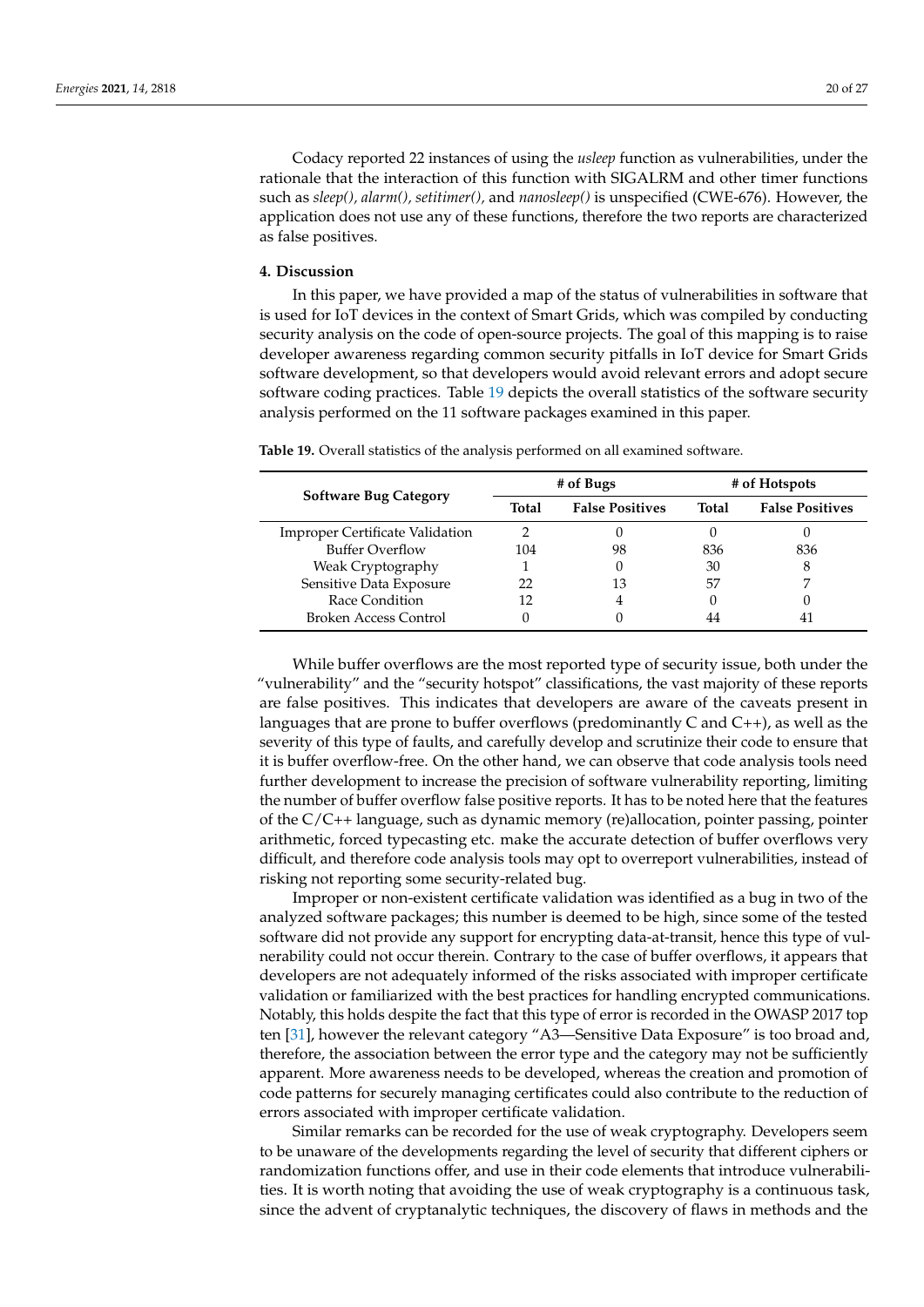increase of computer processing power renders methods and techniques that were formerly considered secure as vulnerable, while the introduction of new cryptographic techniques changes the best practice recommendations regarding the configurations used to achieve optimal security.

Race conditions is a class of errors that are present in many multiprocessing/ multitasking environments, where accidentally occurring or purposefully attempted interleaving of operations may lead to a number of hazards [\[92\]](#page-25-22), notably including deadlocks, access to confidential data, demotion of integrity (including incorrect result computation) or privilege escalation. In order to avoid race conditions, the current toolchest of developers includes a number of instruments, techniques and methods, such as thread-safe libraries, process and thread synchronization methods, library functions that are guaranteed to operate atomically eliminating any TOCTOU-based errors [\[85\]](#page-25-15) (e.g., the introduction of the *faccess* function enables the use of the secure *fopen*/*faccess* function sequence instead of the TOCTOU-vulnerable *access/fopen* function sequence). The exploitation of experience gained from operating system and parallel application development, coupled with the use of model-based checking tools such as [\[93](#page-25-23)[–95\]](#page-25-24), which are able to follow all possible application execution paths and more thoroughly cover the possible instruction interleaving sequences, may lead to a reduction of race condition introduction windows.

The broken access control-related vulnerabilities mainly pertain to over-permissive file and directory assignments, as well as omissions to ensure that the correct working directory has been set. The latter cases also relates to a number of security issues that have been classified under the "miscellaneous" category; however, the mechanics of the two error types are different (not invoking a necessary function vs. failure to check the result of some function, respectively). Developers should ensure that new objects are created with the minimum required set of permissions, and additionally ensure that the correct working directory is always set, to avoid misinterpretations of relative pathnames.

Finally, certain known security issues were not discovered by the security analyzers (CVE-2009-4496 and improper handling of invalid MIME type specifications in the *boa* server, c.f. Section [3.6\)](#page-15-1). This fact demonstrates that while automated security analysis is a valuable and indispensable tool in a security-aware development process, it cannot currently replace the rigorous review by security expert teams.

It is worth noting that the methodology used in this paper for identifying the most important software security issues in the domain of 5G-enabled IoT devices is in-line with the procedures used to assess the security of software used in specific application domains (e.g., [\[27,](#page-23-12)[28\]](#page-23-13)) and can be used in other domains as well. The methodology starts with harvesting widespread software packages used in the domain, while subsequently the packages are analyzed for security issues using a combination of automated and manual methods, following the proposal of MITRE regarding software package security analysis [\[36\]](#page-23-21).

Designers and implementers of smart grid and 5G-enabled systems need to consider that software deficiencies is only one of the factors that determine the overall system security level, and in this sense, other complementary factors need to be taken into account as well. Reference [\[14\]](#page-23-4) identifies that the 5G protocol allows for using null encryption and null authentication in valid 5G environments, an option directly poses security and privacy issues. Ref. [\[14\]](#page-23-4) also asserts that the 5G protocol specification places implicit trust on preauthentication messages, a feature can be exploited by malicious parties, while additionally a number of LTE protocol exploits may have considerable impact on the security of a 5G system. However, simple specification and protocol deficiencies, such as the support of null encryption/authentication and implicit trust, specifications and protocols may exhibit more subtle issues, subject to specific entity interactions and state transitions. Such issues can be unveiled through exhaustive protocol validation using appropriate tools such as Scyther [\[96\]](#page-25-25), Scyther-proof [\[97\]](#page-25-26) and Tamarin [\[98\]](#page-25-27). Along these lines, reference [\[99\]](#page-25-28) examines the vulnerabilities of the IEC 61850 GOOSE publish–subscribe protocol towards the substation protection within the smart grid setup, and assesses their impact. This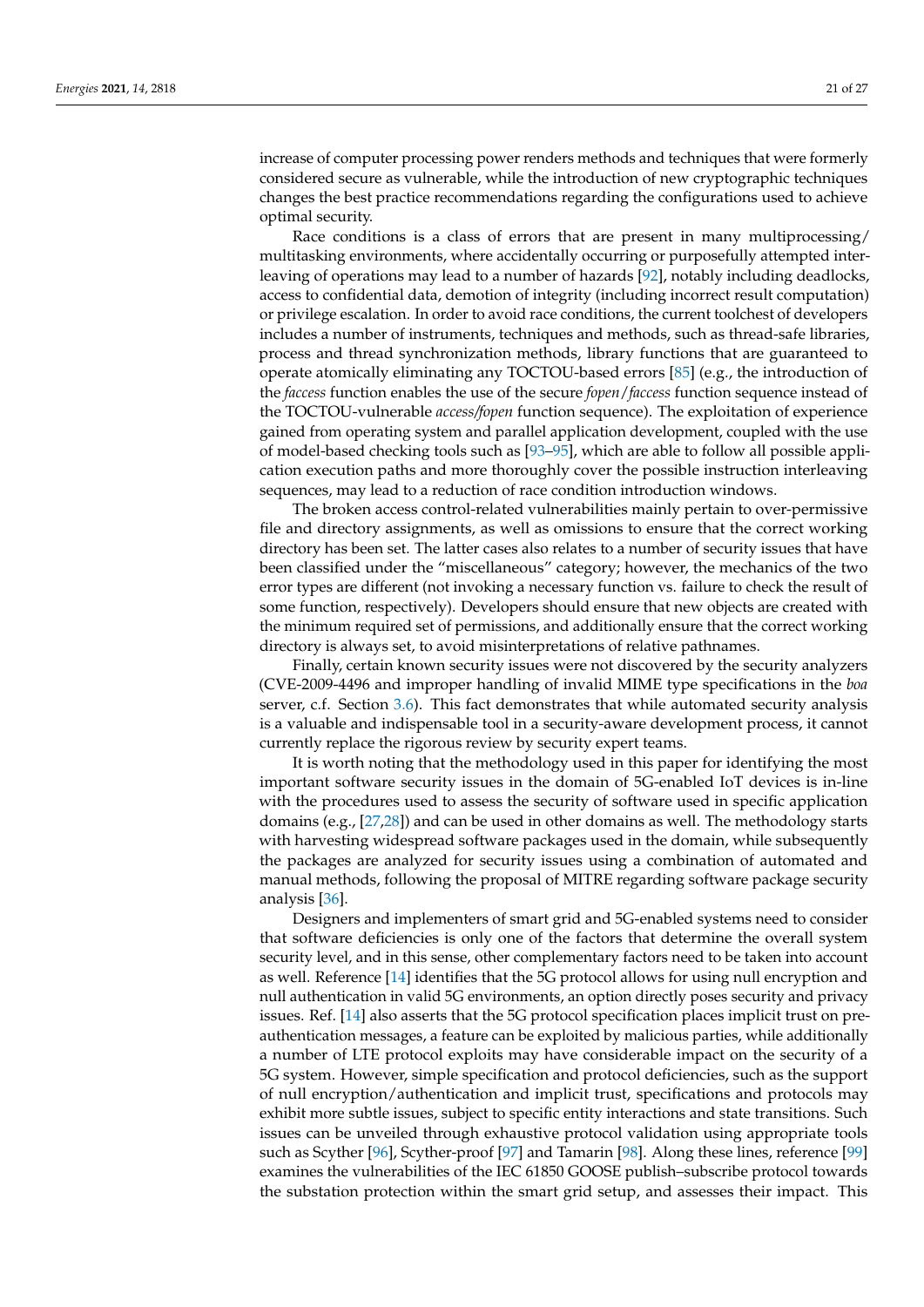research has demonstrated that the GOOSE protocol of IEC 61850 entails vulnerabilities and is prone to malicious attacks even under the compliance of the IEC 62351 security standard; these vulnerabilities need to be addressed in subsequent standards and protocol revisions. Reference [\[100\]](#page-26-0) introduces a fuzzing tester termed as "IECFuzzer" which can be used to exploit the potential denial-of-service vulnerabilities of IEC61850 protocol, but also to verify the robustness of PLC devices using IEC61850 protocol.

Reference [\[101\]](#page-26-1) presents a formal security assessment of the Modbus protocol through a Promela model, identifying counterexamples where the lack of security mechanisms can be exploited by malicious parties to realize man-in-the-middle attacks and inject falsified data. Similarly, reference [\[102\]](#page-26-2) uses Scapy [\[103\]](#page-26-3) to exploit weaknesses in the Modbus over TCP/IP, and reports on two attacks on the Modbus protocol, with one attack resulting in an infection of the master with malware and the second one realizing a man-in-the-middle exploit. Reference [\[104\]](#page-26-4) introduces a real-time cyber-physical test bed utilizing Opnet's System-in-the-Loop (SITL) simulator for examining security properties, and analyses the Modbus protocol on top of this test bed. The experiments performed unveiled the possibility of a man-in-the-middle attack using carefully timed transmission of crafted packets, as well as the potential of DoS attacks severely delaying the flow of information from Intelligent Electronic Devices (IEDs) to the control center. IoT devices have proliferated and nowadays are extensively used in numerous domains to support a multitude of operations and automations. In the context of smart grids, IoT devices also play an important role, including the metering of consumption as well as power distribution and redirection. The advent of the 5G network technology will further boost the widespread use of IoT-based services and the development of new ones; however, software security for IoT devices is a key enabler for this development, since software vulnerabilities may cause a variety of adverse effects, ranging from private data leakages to the collapse of critical smart grid infrastructures. Developers and testers of code realizing services and applications in the domain of IoT should increase their awareness levels regarding best coding practices and security pitfalls, and employ appropriate tools to ascertain a maximal security level. Similarly, protocol designers should address deficiencies in the specifications that can be exploited to realize attacks against systems that are based on the corresponding protocols. It has to be noted that the examination of the protocols' security properties is performed using simulation, which may be conducted either in software-only fashion [\[101,](#page-26-1)[102\]](#page-26-2) or using a hardware/system in the loop approach [\[99](#page-25-28)[,104\]](#page-26-4). In protocol security analysis simulations, only data transmission and protocol state transitions are modeled within the simulation system; by contrast, in static software security assessment, the properties of the instructions, libraries and instruction sequences are examined to identify potential vulnerabilities. In this sense, the two approaches work complementarily, but cannot be combined due to the fundamental differences in the modeling level and tools (e.g., Petri-Nets, Promela processes and messages, Scyther roles and claims or BAN constructs [\[105,](#page-26-5)[106\]](#page-26-6) vs. concrete software instructions. Typically, a protocol has first to be verified for correctness and security, and subsequently its implementations need to be checked, to ensure that protocol security guarantees are not undermined due to security issues in the code. In this paper, we focus only on the software security assessment aspects, while work and results on protocols' security properties verification can be used in a complementary fashion.).

Our future work will include the security analysis of additional software in the power grid domain, as well as the examination of software in other domains. We also plan to consider the combined assessment of results concerning communication protocol security through relevant simulation-based tools (e.g., Scyther) on the one hand (e.g., [\[99](#page-25-28)[–101\]](#page-26-1)), and results from the software implementation security assessment on the other hand, towards the computation of a comprehensive risk level of 5G and smart grid systems. Finally, the effectiveness of model-based checking tools such as [\[93](#page-25-23)[–95\]](#page-25-24) in the identification of security-related issues, and the interplay between secure software development practices and the operation of forensics in the domain of 5G and Smart Grid computing [\[107\]](#page-26-7) will be studied.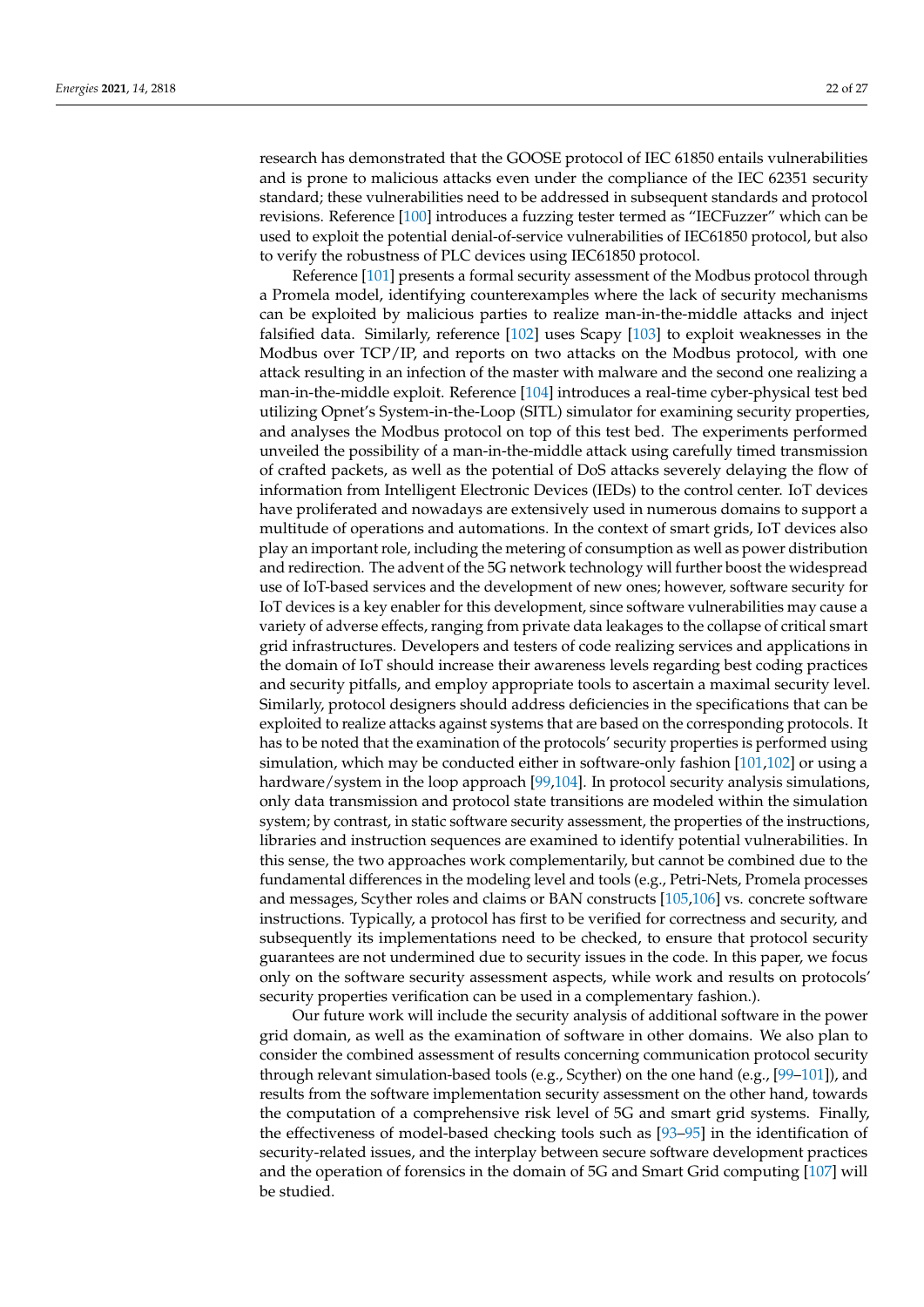**Author Contributions:** Conceptualization, C.-M.M., C.V., N.K., C.C.Z. and M.-A.K.; Investigation, **Author Contributions:** Conceptualization, C.-M.M., C.V., N.K., C.C.Z. and M.-A.K.; Investigation, C.-M.M., C.V. and N.K.; Methodology, C.-M.M., C.V., N.K., C.C.Z. and M.-A.K.; Validation, C.-M.M., C.V., N.K., C.C.Z. and M.-A.K.; Writing—original draft, C.-M.M. and C.V.; Writing—review and editing, C.-M.M., C.V., N.K., C.C.Z. and M.-A.K. All authors have read and agreed to the published version of the manuscript.

**Funding:** The research leading to these results has been supported by the H2020 PALANTIR ("Prac-**Funding:** The research leading to these results has been supported by the H2020 PALANTIR ("Practical Autonomous Cyberhealth for resilient SMEs & Microenterprises") project (no. 883335) and the tical Autonomous Cyberhealth for resilient SMEs & Microenterprises") project (no. 883335) and the H2020 SANCUS ("Analysis Software Scheme of Uniform Statistical Sampling, Audit and Defense H2020 SANCUS ("Analysis Software Scheme of Uniform Statistical Sampling, Audit and Defense Processes") project (no. 952672). Part of this work has been conducted within the grant agreements Processes") project (no. 952672). Part of this work has been conducted within the grant agreements no. 786698 and 833673 of the European Union's Horizon 2020 research and innovation programme. no. 786698 and 833673 of the European Union's Horizon 2020 research and innovation programme. The work reflects only the authors' view and the Agency is not responsible for any use that may be The work reflects only the authors' view and the Agency is not responsible for any use that may be made of the information it contains. made of the information it contains.



**Institutional Review Board Statement:** Not applicable. **Institutional Review Board Statement:** Not applicable.

**Informed Consent Statement:** Not applicable. **Informed Consent Statement:** Not applicable.

**Data Availability Statement:** The software used in this paper is described in Table 1 and links to **Data Availability Statement:** The software used in this paper is described in Table [1](#page-6-0) and links the download locations are provided therein. The data resulting from the software security to the download locations are provided therein. The data resulting from the software security analysis are available within the SonarCloud platform, at the following links: [https://sonarcloud.](https://sonarcloud.io/dashboard?id=boa) board?id=boa (accessed on 14 May 2021), https://sonarcloud.io/dashboard?id=busybox-1.31.1, [io/dashboard?id=boa](https://sonarcloud.io/dashboard?id=boa) (accessed on 14 May 2021), [https://sonarcloud.io/dashboard?id=busybox-1.](https://sonarcloud.io/dashboard?id=busybox-1.31.1) https://sonarcloud.io/dashboard?id=JavaSMQ, https://sonarcloud.io/dashboard?id=jSML, [31.1,](https://sonarcloud.io/dashboard?id=busybox-1.31.1) [https://sonarcloud.io/dashboard?id=JavaSMQ,](https://sonarcloud.io/dashboard?id=JavaSMQ) [https://sonarcloud.io/dashboard?id=jSML,](https://sonarcloud.io/dashboard?id=jSML) https://sonarcloud.io/dashboard?id=lib60870 (accessed on 14 May 2021), https://sonarcloud.io/das[h-](https://sonarcloud.io/dashboard?id=lib60870)<https://sonarcloud.io/dashboard?id=lib60870> (accessed on 14 May 2021), [https://sonarcloud.io/](https://sonarcloud.io/dashboard?id=libiec61850)  $\frac{1}{100}$ , https://soda.dit.uop.gr/sites/soda.dit.uop.gr/sites/soda.dit.uop.gr/files/soda.dit.uop.gr/files/soda.dit.uop.gr/sites/soda.dit.uop.gr/files/soda.dit.uop.gr/files/soda.dit.uop.gr/files/soda.dit.uop.gr/files/so https://soda.dit.uop.gr/sites/soda.dit.uop.gr/files/pymodbus.zip, https://sonarcloud.io/dash-[dashboard?id=libiec61850,](https://sonarcloud.io/dashboard?id=libiec61850) [https://soda.dit.uop.gr/sites/soda.dit.uop.gr/files/modbus4j.pdf,](https://soda.dit.uop.gr/sites/soda.dit.uop.gr/files/modbus4j.pdf) [https:](https://soda.dit.uop.gr/sites/soda.dit.uop.gr/files/pymodbus.zip) board?id=lighttpd-1.4.55 (accessed on 14 May 2021), https://sonarcloud.io/dash-[//soda.dit.uop.gr/sites/soda.dit.uop.gr/files/pymodbus.zip,](https://soda.dit.uop.gr/sites/soda.dit.uop.gr/files/pymodbus.zip) [https://sonarcloud.io/dashboard?](https://sonarcloud.io/dashboard?id=lighttpd-1.4.55) [id=lighttpd-1.4.55](https://sonarcloud.io/dashboard?id=lighttpd-1.4.55) (accessed on 14 May 2021), [https://sonarcloud.io/dashboard?id=Findorgri\\_](https://sonarcloud.io/dashboard?id=Findorgri_MicroWebSrv2) [MicroWebSrv2,](https://sonarcloud.io/dashboard?id=Findorgri_MicroWebSrv2) <https://sonarcloud.io/dashboard?id=MinnowServer> (accessed on 14 May 2021) and<br>https://sonarcloud.io/dashboard?id=MinnowServer (accessed on 14 May 2021) and <https://sonarcloud.io/dashboard?id=thttpd> (accessed on 14 May 2021).

**Conflicts of Interest:** The authors declare no conflict of interest. The funders had no role in the **Conflicts of Interest:** The authors declare no conflict of interest. The funders had no role in the design of the study; in the collection, analyses, or interpretation of data; in the writing of the manuscript, or in the decision to publish the results.

## **References References**

- <span id="page-22-0"></span>1. Leligou, H.C.; Zahariadis, T.; Sarakis, L.; Tsampasis, E.; Voulkidis, A.; Velivassaki, T.E. Smart Grid: A demanding use case for 5G technologies. In Proceedings of the 2018 IEEE International Conference on Pervasive Computing and Communications Workshops (PerCom Workshops), Athens, Greece, 19–23 March 2018; pp. 215–220. Workshops (PerCom Workshops), Athens, Greece, 19–23 March 2018; pp. 215–220.
- <span id="page-22-1"></span>2. Al Ridhawi, I.; Aloqaily, M.; Boukerche, A.; Jararweh, Y. Enabling Intelligent IoCV Services at the Edge for 5G Networks and Beyond. *IEEE Trans. Intell. Transp. Syst.* **2021**, doi:10.1109/TITS.2021.3053095. Beyond. *IEEE Trans. Intell. Transp. Syst.* **2021**. [\[CrossRef\]](http://doi.org/10.1109/TITS.2021.3053095)
- 3. Otoum, S.; Al Ridhawi, I.; Mouftah, H.T. Blockchain-Supported Federated Learning for Trustworthy Vehicular Networks. In Proceedings of the GLOBECOM 2020—2020 IEEE Global Communications Conference, Taipei, Taiwan, 7–11 December 2020; pp. 1–6. pp. 1–6.
- <span id="page-22-2"></span>4. Ali, F.; Bouachir, O.; Ozkasap, O.; Aloqaily, M. SynergyChain: Blockchain-assisted Adaptive Cyberphysical P2P Energy Trading. 4. Ali, F.; Bouachir, O.; Ozkasap, O.; Aloqaily, M. SynergyChain: Blockchain-assisted Adaptive Cyberphysical P2P Energy Trading.<br>*IEEE Trans. Ind. Inform. 2021, ICrossPof*l *IEEE Trans. Ind. Inform.* **2021**. [\[CrossRef\]](http://doi.org/10.1109/TII.2020.3046744)
- <span id="page-22-3"></span>5. Li, S.; Da Xu, L.; Zhao, S. 5G Internet of Things: A survey. J. Ind. Inf. Integr. 2018, 10, 1–9. [\[CrossRef\]](http://doi.org/10.1016/j.jii.2018.01.005)
- <span id="page-22-4"></span>6. IHS Markit. *The Internet of Things: A Movement, Not a Market*; IHS Markit: London, UK, 2017. 6. IHS Markit. *The Internet of Things: A Movement, Not a Market*; IHS Markit: London, UK, 2017.
- <span id="page-22-5"></span>7. Statista. *Internet of Things (IoT) Connected Devices Installed Base Worldwide from 2015 to 2025*; Statista: Hamburg, Germany, 2016. 7. Statista. *Internet of Things (IoT) Connected Devices Installed Base Worldwide from 2015 to 2025*; Statista: Hamburg, Germany, 2016.
- <span id="page-22-6"></span>8. Sofana, S.R.; Dragičević, T.; Siano, P.; Prabaharan, S.R.S. Future Generation 5G Wireless Networks for Smart Grid: A Comprehen-Comprehensive Review. *Energies* **2019**, *12*, 2140, doi:10.3390/en12112140. sive Review. *Energies* **2019**, *12*, 2140. [\[CrossRef\]](http://doi.org/10.3390/en12112140)
- <span id="page-22-7"></span>9. Saghezchi, F.B.; Mantas, G.; Ribeiro, J.; Al-Rawi, M.; Mumtaz, S.; Rodriguez, J. Towards a secure network architecture for smart grids in 5G era. In Proceedings of the 2017 13th International Wireless Communications and Mobile Computing Conference (IWCMC), Valencia, Spain, 26–30 June 2017; pp. 121–126.
- <span id="page-22-8"></span>10. Mavroeidakos, T.; Chaldeakis, V. Threat Landscape of Next Generation IoT-Enabled Smart Grids. In Proceedings of the 2020 IFIP International Conference on Artificial Intelligence Applications and Innovations, Neos Marmaras, Greece, 5–7 June 2020; pp. 116–127.
- <span id="page-22-9"></span>11. Venugopalan, V.; Patterson, C.D. Surveying the Hardware Trojan Threat Landscape for the Internet-of-Things. *J. Hardw. Syst. Secur.* **2018**, *2*, 131–141. [\[CrossRef\]](http://doi.org/10.1007/s41635-018-0037-2)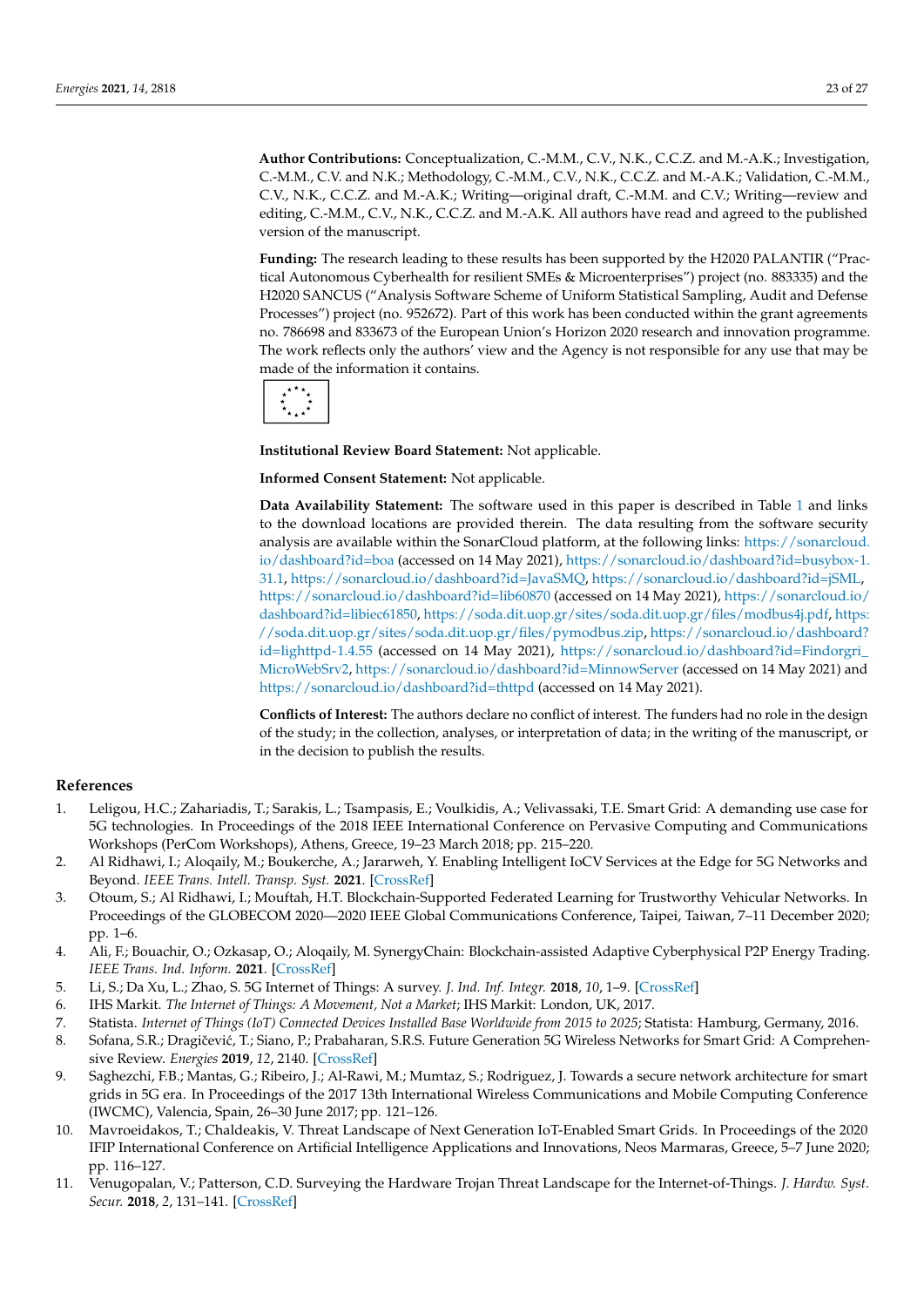- <span id="page-23-7"></span>12. Mathas, C.-M.; Grammatikakis, K.-P.; Vassilakis, C.; Kolokotronis, N.; Bilali, V.-G.; Kavallieros, D. Threat landscape for smart grid systems. In Proceedings of the 15th International Conference on Availability, Reliability and Security, Hamburg, Germany, 27–30 August 2018; ACM: New York, NY, USA, 2020; pp. 1–7.
- <span id="page-23-3"></span>13. *A Comprehensive Guide to 5G Security*; Liyanage, M.; Ahmad, I.; Abro, A.B.; Gurtov, A.; Ylianttila, M. (Eds.) John Wiley & Sons, Ltd.: Chichester, UK, 2018; ISBN 9781119293071.
- <span id="page-23-4"></span>14. Piqueras Jover, R.; Marojevic, V. Security and Protocol Exploit Analysis of the 5G Specifications. *IEEE Access* **2019**, *7*, 24956–24963. [\[CrossRef\]](http://doi.org/10.1109/ACCESS.2019.2899254)
- <span id="page-23-1"></span>15. Cimpean, D.; de Quirós, P.C.B.; Gutiérrez, F.-G. *Appropriate Security Measures for Smart Grids*; ENISA: Iraklion, Greece, 2012.
- <span id="page-23-2"></span>16. Safaei Pour, M.; Bou-Harb, E.; Varma, K.; Neshenko, N.; Pados, D.A.; Choo, K.-K.R. Comprehending the IoT cyber threat landscape: A data dimensionality reduction technique to infer and characterize Internet-scale IoT probing campaigns. *Digit. Investig.* **2019**, *28*, S40–S49. [\[CrossRef\]](http://doi.org/10.1016/j.diin.2019.01.014)
- <span id="page-23-0"></span>17. Otoum, S.; Kantarci, B.; Mouftah, H. A Comparative Study of AI-based Intrusion Detection Techniques in Critical Infrastructures. *arXiv* **2020**, arXiv:2008.00088.
- <span id="page-23-5"></span>18. Herzberg, B.; Bekerman, D.; Zeifman, I. *Breaking Down Mirai: An IoT DDoS Botnet Analysis*; Imperva: San Mateo, CA, USA, 2016.
- <span id="page-23-6"></span>19. Veluz, D. *STUXNET Malware Targets SCADA System*; TrendMicro: Tokyo, Japan, 2010.
- <span id="page-23-8"></span>20. SOHOpelessly Broken 2.0; ISE: 2019. Available online: <https://www.ise.io/casestudies/sohopelessly-broken-2-0/> (accessed on 14 May 2021).
- <span id="page-23-9"></span>21. *OWASP Code Review Guide v2*; OWASP: Los Angeles, CA, USA, 2017.
- <span id="page-23-10"></span>22. Sachidananda, V.; Bhairav, S.; Ghosh, N.; Elovici, Y. PIT: A Probe Into Internet of Things by Comprehensive Security Analysis. In Proceedings of the 2019 18th IEEE International Conference On Trust, Security And Privacy in Computing and Communications/13th IEEE International Conference On Big Data Science And Engineering (TrustCom/BigDataSE), Rotorua, New Zealand, 5–8 August 2019; pp. 522–529.
- 23. Samtani, S.; Yu, S.; Zhu, H.; Patton, M.; Chen, H. Identifying SCADA vulnerabilities using passive and active vulnerability assessment techniques. In Proceedings of the 2016 IEEE Conference on Intelligence and Security Informatics (ISI), Tucson, AZ, USA, 28–30 September 2016; pp. 25–30.
- 24. Geneiatakis, D.; Kounelis, I.; Neisse, R.; Nai-Fovino, I.; Steri, G.; Baldini, G. Security and privacy issues for an IoT based smart home. In Proceedings of the 2017 40th International Convention on Information and Communication Technology, Electronics and Microelectronics (MIPRO), Opatija, Croatia, 22–26 May 2017; pp. 1292–1297.
- 25. Overstreet, D.; Wimmer, H.; Haddad, R.J. Penetration Testing of the Amazon Echo Digital Voice Assistant Using a Denial-of-Service Attack. In Proceedings of the 2019 SoutheastCon, Huntsville, AL, USA, 11–14 April 2019; pp. 1–6.
- <span id="page-23-11"></span>26. Scully, C.; Wang, P. Router Security Penetration Testing in a Virtual Environment. *Adv. Intell. Syst. Comput.* **2018**, *558*, 119–124.
- <span id="page-23-12"></span>27. Alnaeli, S.M.; Sarnowski, M.; Aman, M.S.; Abdelgawad, A.; Yelamarthi, K. Vulnerable C/C++ code usage in IoT software systems. In Proceedings of the 2016 IEEE 3rd World Forum on Internet of Things (WF-IoT), Reston, VA, USA, 12–14 December 2016; pp. 348–352.
- <span id="page-23-13"></span>28. Alnaeli, S.M.; Sarnowski, M.; Aman, M.S.; Abdelgawad, A.; Yelamarthi, K. Source Code Vulnerabilities in IoT Software Systems. *Adv. Sci. Technol. Eng. Syst. J.* **2017**, *2*, 1502–1507. [\[CrossRef\]](http://doi.org/10.25046/aj0203188)
- <span id="page-23-14"></span>29. Ferrara, P.; Mandal, A.K.; Cortesi, A.; Spoto, F. Static analysis for discovering IoT vulnerabilities. *Int. J. Softw. Tools Technol. Transf.* **2021**, *23*, 71–88. [\[CrossRef\]](http://doi.org/10.1007/s10009-020-00592-x)
- <span id="page-23-15"></span>30. OWASP. *Internet of Things (IoT) Top 10 2018*; OWASP: Los Angeles, CA, USA, 2018.
- <span id="page-23-16"></span>31. OWASP. *OWASP Top 10-2017*; OWASP: Los Angeles, CA, USA, 2017.
- <span id="page-23-17"></span>32. Medeiros, I.; Neves, N.F.; Correia, M. Securing energy metering software with automatic source code correction. In Proceedings of the 2013 11th IEEE International Conference on Industrial Informatics (INDIN), Bochum, Germany, 29–31 July 2013; pp. 701–706.
- <span id="page-23-18"></span>33. Sachidananda, V.; Bhairav, S.; Elovici, Y. OVER. In Proceedings of the 35th Annual ACM Symposium on Applied Computing, Brno, Czech Republic, 30 March–3 April 2020; ACM: New York, NY, USA, 2020; pp. 729–738.
- <span id="page-23-19"></span>34. Späth, J. The Myth of False Positives in Static Application Security Testing; Medium.com: 2020. Available online: [https://medium.com/all-about-modern-application-security-testing-a/the-myth-of-false-positives-of-static-application](https://medium.com/all-about-modern-application-security-testing-a/the-myth-of-false-positives-of-static-application-security-testing-41ab5fad0f74)[security-testing-41ab5fad0f74](https://medium.com/all-about-modern-application-security-testing-a/the-myth-of-false-positives-of-static-application-security-testing-41ab5fad0f74) (accessed on 15 April 2021).
- <span id="page-23-20"></span>35. MITRE. CWE VIEW: Software Development. 2021. Available online: <https://cwe.mitre.org/data/definitions/699.html> (accessed on 2 March 2021).
- <span id="page-23-21"></span>36. MITRE. Secure Code Review. 2018. Available online: [https://www.mitre.org/publications/systems-engineering-guide/](https://www.mitre.org/publications/systems-engineering-guide/enterprise-engineering/systems-engineering-for-mission-assurance/secure-code-review) [enterprise-engineering/systems-engineering-for-mission-assurance/secure-code-review](https://www.mitre.org/publications/systems-engineering-guide/enterprise-engineering/systems-engineering-for-mission-assurance/secure-code-review) (accessed on 16 April 2021).
- <span id="page-23-22"></span>37. Arbettu, R.K.; Khondoker, R.; Bayarou, K.; Weber, F. Security analysis of OpenDaylight, ONOS, Rosemary and Ryu SDN controllers. In Proceedings of the 2016 17th International Telecommunications Network Strategy and Planning Symposium (Networks), Montreal, QC, Canada, 26–28 September 2016; pp. 37–44.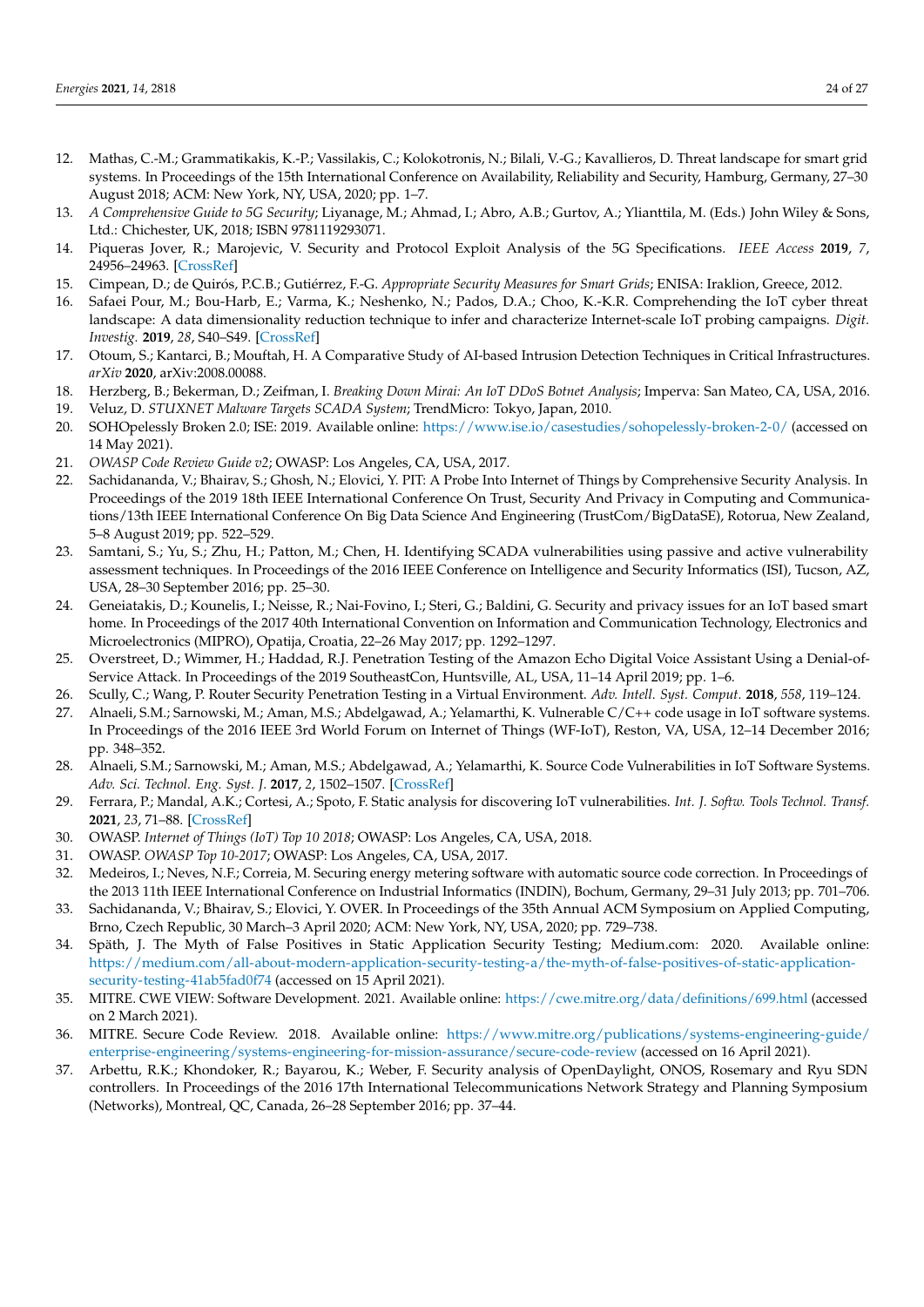- <span id="page-24-0"></span>38. Hanna, S.; Rolles, R.; Molina-Markham, A.; Poosankam, P.; Fu, K.; Song, D. Take two software updates and see me in the morning: The case for software security evaluations of medical devices. In Proceedings of the 2nd USENIX Conference on Health Security and Privacy, San Francisco, CA, USA, 9 August 2011; Available online: <https://dl.acm.org/doi/10.5555/2028026.2028032> (accessed on 14 May 2021).
- <span id="page-24-1"></span>39. Wisy, M. *Smart Message Language 1.03*; EMSYCON GmbH: Berlin, Germany, 2008.
- <span id="page-24-2"></span>40. *ISO/IEC JTC 1/SC 6 ISO/IEC 8825-1:2015 Information Technology—ASN.1 Encoding Rules: Specification of Basic Encoding Rules (BER), Canonical Encoding Rules (CER) and Distinguished Encoding Rules (DER)*, 5th ed.; ISO: Geneva, Switzerland, 2015.
- <span id="page-24-3"></span>41. International Electrotechnical Commission. *Telecontrol Equipment and Systems—Part 5-101: Transmission Protocols—Companion Standard for Basic Telecontrol Tasks (IEC 60870-5-101)*; 2.1.; IEC: Geneva, Switzerland, 2015.
- <span id="page-24-4"></span>42. International Electrotechnical Commission. *Telecontrol Equipment and Systems—Part 5-104: Transmission Protocols—Network Access for IEC 60870-5-101 Using Standard Transport Profiles*; 2.1.; IEC: Geneva, Switzerland, 2016.
- <span id="page-24-5"></span>43. ISO. *ISO 9506-1:2003 Industrial Automation Systems—Manufacturing Message Specification—Part 1: Service Definition*; ISO: Geneva, Switzerland, 2003.
- <span id="page-24-6"></span>44. International Electrotechnical Commission. *Communication Networks and Systems in Substations—Specific Communication Service Mapping (SCSM) Mappings to MMS (ISO 9506-1 and ISO 9506-2) and to ISO/IEC 8802-3*; IEC: Geneva, Switzerland, 2003.
- <span id="page-24-7"></span>45. El Hariri, M.; Harmon, E.; Youssef, T.; Saleh, M.; Habib, H.; Mohammed, O. The IEC 61850 Sampled Measured Values Protocol: Analysis, Threat Identification, and Feasibility of Using NN Forecasters to Detect Spoofed Packets. *Energies* **2019**, *12*, 3731. [\[CrossRef\]](http://doi.org/10.3390/en12193731)
- <span id="page-24-8"></span>46. RealTime Logic. SimpleMQ Secure IoT Protocol. 2021. Available online: <https://realtimelogic.com/products/simplemq/> (accessed on 2 March 2021).
- <span id="page-24-9"></span>47. MQTT. MQTT: The Standard for IoT Messaging. 2021. Available online: <https://mqtt.org/> (accessed on 2 March 2021).
- <span id="page-24-10"></span>48. Modbus Organization. Modbus Application Protocol Specification V1.1b3. 2012. Available online: [https://www.modbus.org/](https://www.modbus.org/docs/Modbus_Application_Protocol_V1_1b3.pdf) [docs/Modbus\\_Application\\_Protocol\\_V1\\_1b3.pdf](https://www.modbus.org/docs/Modbus_Application_Protocol_V1_1b3.pdf) (accessed on 15 June 2020).
- <span id="page-24-11"></span>49. Mozilla Developer Network. *The WebSocket API (WebSockets)*; Mozilla: San Francisco, CA, USA, 2021.
- <span id="page-24-12"></span>50. Fink, G.; Flatow, I. Introducing Single Page Applications. In *Pro Single Page Application Development*; Apress: Berkeley, CA, USA, 2014; pp. 3–13.
- <span id="page-24-13"></span>51. Nelson, J. An Overview of the Boa Web Server. 2002. Available online: [https://www.osnews.com/story/2217/an-overview-of](https://www.osnews.com/story/2217/an-overview-of-the-boa-web-server/)[the-boa-web-server/](https://www.osnews.com/story/2217/an-overview-of-the-boa-web-server/) (accessed on 2 March 2021).
- <span id="page-24-14"></span>52. Doolittle, L.; Nelson, J. Boa Webserver News. 2005. Available online: <http://www.boa.org/news.html> (accessed on 2 March 2021).
- <span id="page-24-15"></span>53. Software Harm Reduction Guild (SHRuG). Boa 0.94.13. 2020. Available online: <https://github.com/shrugly/boa-0.94.13> (accessed on 15 June 2020).
- <span id="page-24-16"></span>54. ACME. Thttpd-Tiny/Turbo/Throttling HTTP Server. 2021. Available online: <https://acme.com/software/thttpd/> (accessed on 2 March 2021).
- <span id="page-24-17"></span>55. Poskanzer, J. Thttpd Man Page. 2000. Available online: [http://www.acme.com/software/thttpd/thttpd\\_man.html](http://www.acme.com/software/thttpd/thttpd_man.html) (accessed on 2 March 2021).
- <span id="page-24-18"></span>56. Damien, G. MicroPython. 2021. Available online: <https://micropython.org/> (accessed on 2 March 2021).
- <span id="page-24-19"></span>57. Pycom. 2021. Available online: <https://pycom.io/> (accessed on 3 March 2021).
- <span id="page-24-20"></span>58. ESP32.net. The Internet of Things with ESP32. 2021. Available online: <http://esp32.net/> (accessed on 2 March 2021).
- <span id="page-24-21"></span>59. STMicroelectronics. STM32 High Performance MCUs. 2021. Available online: [https://www.st.com/en/microcontrollers](https://www.st.com/en/microcontrollers-microprocessors/stm32-high-performance-mcus.html)[microprocessors/stm32-high-performance-mcus.html](https://www.st.com/en/microcontrollers-microprocessors/stm32-high-performance-mcus.html) (accessed on 2 March 2021).
- <span id="page-24-22"></span>60. Wells, N. BusyBox: A Swiss Army Knife for Linux. *Linux J.* **2000**, *78es*, 10es.
- <span id="page-24-23"></span>61. Andersen, E. BusyBox: The Swiss Army Knife of Embedded Linux. 2008. Available online: <https://busybox.net/about.html> (accessed on 2 March 2021).
- <span id="page-24-24"></span>62. Jones, T.M. BusyBox Simplifies Embedded Linux Systems. 2006. Available online: [www.ibm.com/developerworks/linux/](www.ibm.com/developerworks/linux/library/l-busybox/) [library/l-busybox/](www.ibm.com/developerworks/linux/library/l-busybox/) (accessed on 3 March 2021).
- <span id="page-24-25"></span>63. BusyBox. BusyBox–About. 2021. Available online: <https://busybox.net/> (accessed on 3 March 2021).
- <span id="page-24-26"></span>64. MITF. Honeypot Support for IoT Devices. *Internet Infrastruct. Rev.* **2017**, *36*. Available online: [https://www.iij.ad.jp/en/dev/iir/](https://www.iij.ad.jp/en/dev/iir/pdf/iir_vol36_focused1_EN.pdf) [pdf/iir\\_vol36\\_focused1\\_EN.pdf](https://www.iij.ad.jp/en/dev/iir/pdf/iir_vol36_focused1_EN.pdf) (accessed on 2 March 2021).
- <span id="page-24-27"></span>65. MITRE. CWE-295: Improper Certificate Validation. 2021. Available online: <cwe.mitre.org/data/definitions/295.html> (accessed on 3 March 2021).
- <span id="page-24-28"></span>66. Fahl, S.; Harbach, M.; Muders, T.; Smith, M.; Baumgärtner, L.; Freisleben, B. Why eve and mallory love android. In Proceedings of the 2012 ACM Conference on Computer and Communications Security—CCS '12, Raleigh, NC, USA, 16–18 October 2012; ACM Press: New York, NY, USA, 2012; p. 50.
- <span id="page-24-29"></span>67. Mullen, G.; Meany, L. Assessment of Buffer Overflow Based Attacks On an IoT Operating System. In Proceedings of the 2019 Global IoT Summit (GIoTS), Aarhus, Denmark, 17–21 June 2019; pp. 1–6.
- <span id="page-24-30"></span>68. Veracode. What Is a Buffer Overflow? *Learn About Buffer Overrun Vulnerabilities, Exploits & Attacks.* Available online: [https:](https://www.veracode.com/security/buffer-overflow) [//www.veracode.com/security/buffer-overflow](https://www.veracode.com/security/buffer-overflow) (accessed on 2 March 2021).
- <span id="page-24-31"></span>69. Cobb, M. Buffer Overflow. 2016. Available online: <searchsecurity.techtarget.com/definition/buffer-overflow> (accessed on 2 March 2021).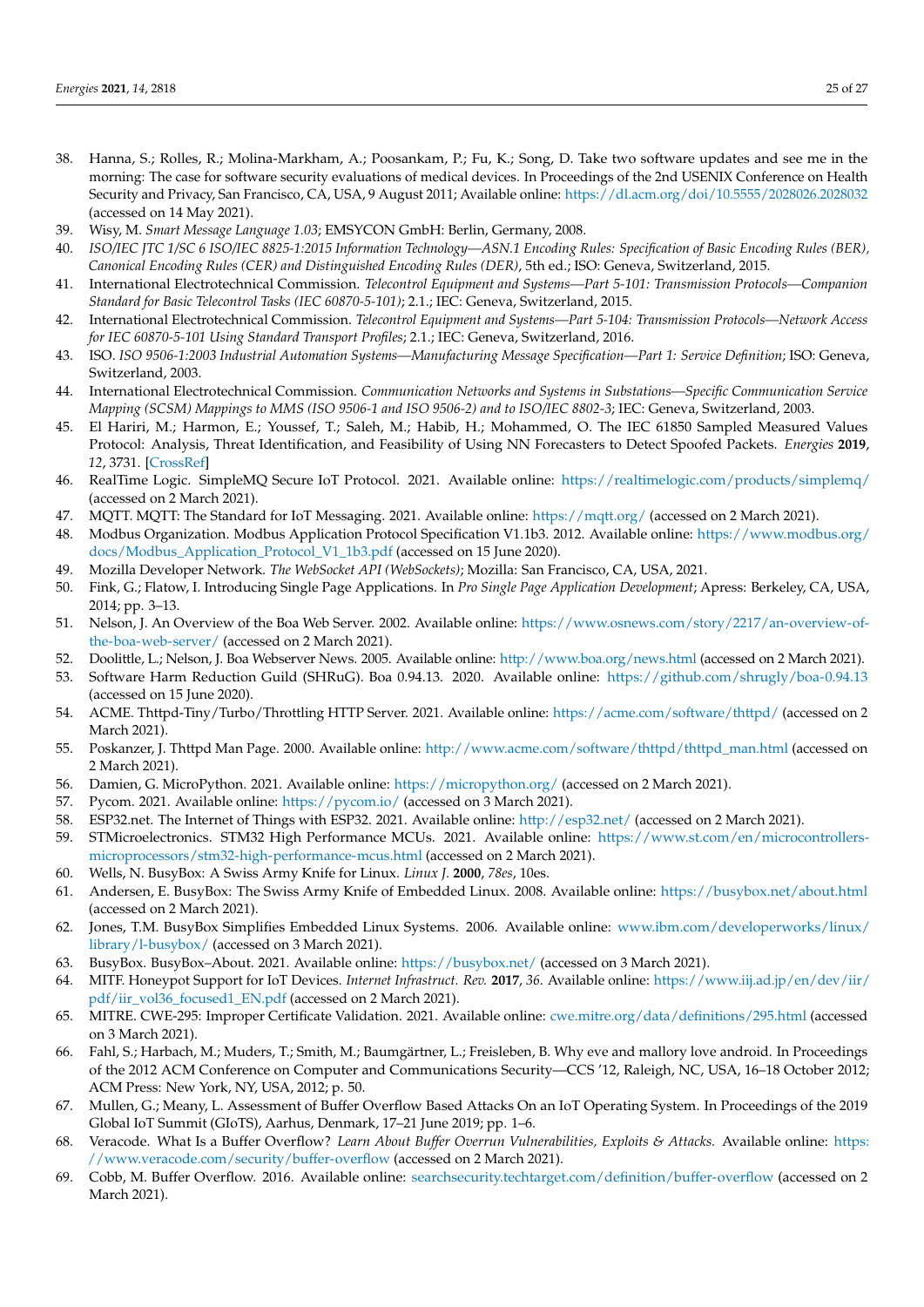- <span id="page-25-0"></span>70. ENISA. Buffer Overflow. 2021. Available online: <www.enisa.europa.eu/topics/csirts-in-europe/glossary/buffer-overflow> (accessed on 3 March 2021).
- <span id="page-25-1"></span>71. MITRE. CWE-676: Use of Potentially Dangerous Function. 2021. Available online: [https://cwe.mitre.org/data/definitions/676.](https://cwe.mitre.org/data/definitions/676.html) [html](https://cwe.mitre.org/data/definitions/676.html) (accessed on 3 March 2021).
- <span id="page-25-2"></span>72. MITRE. CWE-119: Improper Restriction of Operations within the Bounds of a Memory Buffer. 2021. Available online: [https:](https://cwe.mitre.org/data/definitions/119.html) [//cwe.mitre.org/data/definitions/119.html](https://cwe.mitre.org/data/definitions/119.html) (accessed on 3 March 2021).
- <span id="page-25-3"></span>73. MITRE. CWE-120: Buffer Copy without Checking Size of Input. 2021. Available online: [https://cwe.mitre.org/data/definitions/](https://cwe.mitre.org/data/definitions/120.html) [120.html](https://cwe.mitre.org/data/definitions/120.html) (accessed on 3 March 2021).
- <span id="page-25-4"></span>74. OWASP. *Protect Data Everywhere*; OWASP: Los Angeles, CA, USA, 2018.
- <span id="page-25-5"></span>75. MITRE. CWE-326: Inadequate Encryption Strength. 2021. Available online: <https://cwe.mitre.org/data/definitions/326.html> (accessed on 3 March 2021).
- <span id="page-25-6"></span>76. MITRE. CWE-327: Use of a Broken or Risky Cryptographic Algorithm. 2021. Available online: [https://cwe.mitre.org/data/](https://cwe.mitre.org/data/definitions/327.html) [definitions/327.html](https://cwe.mitre.org/data/definitions/327.html) (accessed on 3 March 2021).
- <span id="page-25-7"></span>77. MITRE. CWE-330: Use of Insufficiently Random Values. 2021. Available online: <https://cwe.mitre.org/data/definitions/330.html> (accessed on 3 March 2021).
- <span id="page-25-8"></span>78. MITRE. CWE-338: Use of Cryptographically Weak Pseudo-Random Number Generator (PRNG). 2021. Available online: <https://cwe.mitre.org/data/definitions/338.html> (accessed on 3 March 2021).
- <span id="page-25-9"></span>79. MITRE. *CWE-489: Active Debug Code*; MITRE: Bedford, MA, USA, 2021.
- <span id="page-25-10"></span>80. MITRE. CWE-200: Exposure of Sensitive Information to an Unauthorized Actor. 2021. Available online: [https://cwe.mitre.org/](https://cwe.mitre.org/data/definitions/200.html) [data/definitions/200.html](https://cwe.mitre.org/data/definitions/200.html) (accessed on 3 March 2021).
- <span id="page-25-11"></span>81. MITRE. *CWE-215: Insertion of Sensitive Information Into Debugging Code*; MITRE: Bedford, MA, USA, 2021.
- <span id="page-25-12"></span>82. MITRE. CWE-319: Cleartext Transmission of Sensitive Information. 2021. Available online: [https://cwe.mitre.org/data/](https://cwe.mitre.org/data/definitions/319.html) [definitions/319.html](https://cwe.mitre.org/data/definitions/319.html) (accessed on 3 March 2021).
- <span id="page-25-13"></span>83. 83. Baeldung. In *What Is a Race Condition?* Baeldug: Bucharest, Romania, 2020.
- <span id="page-25-14"></span>84. Veracode. *What Is a Race Condition?* Veracode: Burlington, MA, USA, 2021.
- <span id="page-25-15"></span>85. MITRE. CWE-367: Time-Of-Check Time-Of-Use (TOCTOU) Race Condition. 2021. Available online: [https://cwe.mitre.org/data/](https://cwe.mitre.org/data/definitions/367.html) [definitions/367.html](https://cwe.mitre.org/data/definitions/367.html) (accessed on 3 March 2021).
- <span id="page-25-16"></span>86. OWASP. Broken Access Control. 2021. Available online: [owasp.org/www-community/Broken\\_Access\\_Control](owasp.org/www-community/Broken_Access_Control) (accessed on 2 March 2021).
- <span id="page-25-17"></span>87. PacketLabs. Broken Access Control: Hidden Exposure for Sensitive Data. 2020. Available online: [www.packetlabs.net/broken](www.packetlabs.net/broken-access-control/)[access-control/](www.packetlabs.net/broken-access-control/) (accessed on 2 March 2021).
- <span id="page-25-18"></span>88. KumarShrestha, A.; Singh Maharjan, P.; Paudel, S. Identification and Illustration of Insecure Direct Object References and their Countermeasures. *Int. J. Comput. Appl.* **2015**, *114*, 39–44. [\[CrossRef\]](http://doi.org/10.5120/20082-2148)
- <span id="page-25-19"></span>89. Spiliotopoulos, D.; Kotis, K.; Vassilakis, C.; Margaris, D. Semantics-Driven Conversational Interfaces for Museum Chatbots. In *Culture and Computing*; Rauterberg, M., Ed.; Springer: Cham, Switzerland, 2020; Volume 12215, pp. 255–266; ISBN 978-3-030-50266-9.
- <span id="page-25-20"></span>90. MITRE. CWE-732: Incorrect Permission Assignment for Critical Resource. 2021. Available online: [https://cwe.mitre.org/data/](https://cwe.mitre.org/data/definitions/732.html) [definitions/732.html](https://cwe.mitre.org/data/definitions/732.html) (accessed on 3 March 2021).
- <span id="page-25-21"></span>91. Vazquez, A. Linux File System and Share and Service Permissions. In *Practical LPIC-3 300*; Apress: Berkeley, CA, USA, 2019; pp. 293–315.
- <span id="page-25-22"></span>92. Wang, Y.; Wang, L.; Yu, T.; Zhao, J.; Li, X. Automatic detection and validation of race conditions in interrupt-driven embedded software. In Proceedings of the 26th ACM SIGSOFT International Symposium on Software Testing and Analysis, Santa Barbara, CA, USA, 10–14 July 2017; ACM: New York, NY, USA, 2017; pp. 113–124.
- <span id="page-25-23"></span>93. Sotiropolos, P.; Vassilakis, C. Detection of intermittent faults in software programs through identification of suspicious shared variable access patterns. *J. Syst. Softw.* **2020**, *159*, 110455. [\[CrossRef\]](http://doi.org/10.1016/j.jss.2019.110455)
- 94. Spalazzi, L.; Spegni, F.; Liva, G.; Pinzger, M. Towards Model Checking Security of Real Time Java Software. In Proceedings of the 2018 International Conference on High Performance Computing & Simulation (HPCS), Orléans, France, 16–20 July 2018; pp. 642–649.
- <span id="page-25-24"></span>95. Engler, D.; Ashcraft, K. RacerX. *ACM SIGOPS Oper. Syst. Rev.* **2003**, *37*, 237–252. [\[CrossRef\]](http://doi.org/10.1145/1165389.945468)
- <span id="page-25-25"></span>96. Cremers, C.J.F. The Scyther Tool: Verification, Falsification, and Analysis of Security Protocols. In *Computer Aided Verification*; Springer: Berlin/Heidelberg, Germany, 2008; pp. 414–418.
- <span id="page-25-26"></span>97. Meier, S.; Cremers, C.; Basin, D. Strong Invariants for the Efficient Construction of Machine-Checked Protocol Security Proofs. In Proceedings of the 2010 23rd IEEE Computer Security Foundations Symposium, Edinburgh, UK, 17–19 July 2010; pp. 231–245.
- <span id="page-25-27"></span>98. Schmidt, B.; Meier, S.; Cremers, C.; Basin, D. Automated Analysis of Diffie-Hellman Protocols and Advanced Security Properties. In Proceedings of the 2012 IEEE 25th Computer Security Foundations Symposium, Cambridge, MA, USA, 25–27 June 2012; pp. 78–94.
- <span id="page-25-28"></span>99. Reda, H.T.; Ray, B.; Peidaee, P.; Anwar, A.; Mahmood, A.; Kalam, A.; Islam, N. Vulnerability and Impact Analysis of the IEC 61850 GOOSE Protocol in the Smart Grid. *Sensors* **2021**, *21*, 1554. [\[CrossRef\]](http://doi.org/10.3390/s21041554) [\[PubMed\]](http://www.ncbi.nlm.nih.gov/pubmed/33672360)